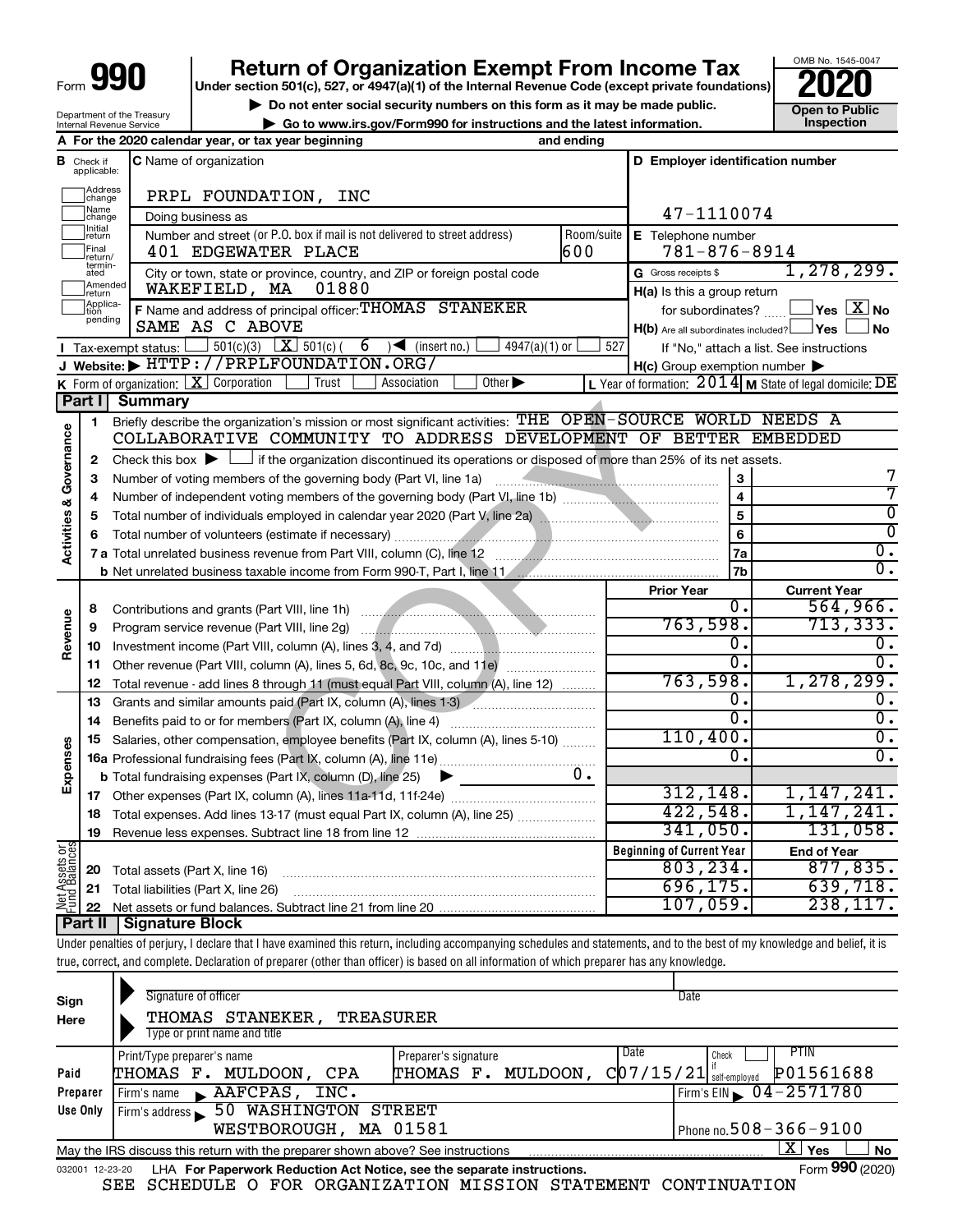| Form 990 (2020) |  |
|-----------------|--|
|-----------------|--|

**1**

| Part III   Statement of Program Service Accomplishments                       |
|-------------------------------------------------------------------------------|
| Check if Schedule O contains a response or note to any line in this Part III. |

 $\boxed{\text{X}}$ 

| Briefly describe the organization's mission: |  |
|----------------------------------------------|--|
| SEE SCHEDULE O                               |  |

#### THE MISSION OF THE FOUNDATION IS TO: (A) DEVELOP, SUPPORT AND PROMOTE AN OPEN-SOURCE, COMMUNITY-DRIVEN CONSORTIUM WITH A FOCUS ON ENABLING

| Did the organization undertake any significant program services during the year which were not listed on the |                            |
|--------------------------------------------------------------------------------------------------------------|----------------------------|
| prior Form 990 or 990-EZ?                                                                                    | $\sqrt{1 + \mathsf{Z}}$ No |
| If "Yes." describe these new services on Schedule O.                                                         |                            |

**3 No** Did the organization cease conducting, or make significant changes in how it conducts, any program services?  $\ldots$ If "Yes," describe these changes on Schedule O.

**4** Describe the organization's program service accomplishments for each of its three largest program services, as measured by expenses. Section 501(c)(3) and 501(c)(4) organizations are required to report the amount of grants and allocations to others, the total expenses, and revenue, if any, for each program service reported.

| 4a | (Code: |                                                                         | ) (Expenses \$ |                                      |  | including grants of \$ |  | Revenue \$ | 713,333                                               |  |
|----|--------|-------------------------------------------------------------------------|----------------|--------------------------------------|--|------------------------|--|------------|-------------------------------------------------------|--|
|    |        | THE MISSION OF                                                          |                | THE FOUNDATION IS TO:                |  |                        |  |            | $(A)$ DEVELOP, SUPPORT AND PROMOTE                    |  |
|    |        | AN OPEN-SOURCE, COMMUNITY-DRIVEN CONSORTIUM WITH A FOCUS ON ENABLING    |                |                                      |  |                        |  |            |                                                       |  |
|    |        | THE SECURITY AND                                                        |                |                                      |  |                        |  |            | INTEROPERABILITY OF EMBEDDED DEVICES FOR THE INTERNET |  |
|    |        | OF THINGS (IOT)                                                         |                | AND SMART SOCIETY OF THE FUTURE; AND |  |                        |  | (B)        | <b>UNDERTAKE</b>                                      |  |
|    |        | OTHER ACTIVITIES AS APPROPRIATE TO FURTHER THE PURPOSES AND ACHIEVE THE |                |                                      |  |                        |  |            |                                                       |  |
|    |        | GOALS SET FORTH ABOVE.                                                  |                |                                      |  |                        |  |            |                                                       |  |

|    | AN OPEN-SOURCE, COMMONITI-DRIVEN CONSORTIUM WITH A FOCUS ON ENABLING    |
|----|-------------------------------------------------------------------------|
|    | THE SECURITY AND INTEROPERABILITY OF EMBEDDED DEVICES FOR THE INTERNET  |
|    | OF THINGS (IOT) AND SMART SOCIETY OF THE FUTURE; AND (B) UNDERTAKE      |
|    | OTHER ACTIVITIES AS APPROPRIATE TO FURTHER THE PURPOSES AND ACHIEVE THE |
|    | GOALS SET FORTH ABOVE.                                                  |
|    |                                                                         |
|    | HISTORICALLY, THE PRPL FOUNDATION DEVELOPED AROUND THE MIPS ECOSYSTEM;  |
|    | IT NOW HAS EVOLVED TO BE INSTRUCTION SET-NEUTRAL IN ITS APPROACH. THE   |
|    | MISSION OF THE FOUNDATION MAY ONLY BE AMENDED BY A UNANIMOUS VOTE OF    |
|    | ALL OF PLATINUM DIRECTORS.                                              |
|    |                                                                         |
|    | 4b (Code: ) (Expenses \$<br>$\rightarrow$                               |
|    |                                                                         |
|    |                                                                         |
|    |                                                                         |
|    |                                                                         |
|    |                                                                         |
|    |                                                                         |
|    |                                                                         |
|    |                                                                         |
|    |                                                                         |
|    |                                                                         |
|    |                                                                         |
|    |                                                                         |
| 4с | (Code: ) (Expenses \$ including grants of \$ ) (Revenue \$ )            |
|    |                                                                         |
|    |                                                                         |
|    |                                                                         |
|    |                                                                         |
|    |                                                                         |
|    |                                                                         |
|    |                                                                         |
|    |                                                                         |
|    |                                                                         |
|    |                                                                         |
|    |                                                                         |
|    | 4d Other program services (Describe on Schedule O.)                     |
|    | (Expenses \$<br>including grants of \$<br>) (Revenue \$                 |
|    | 4e Total program service expenses >                                     |
|    |                                                                         |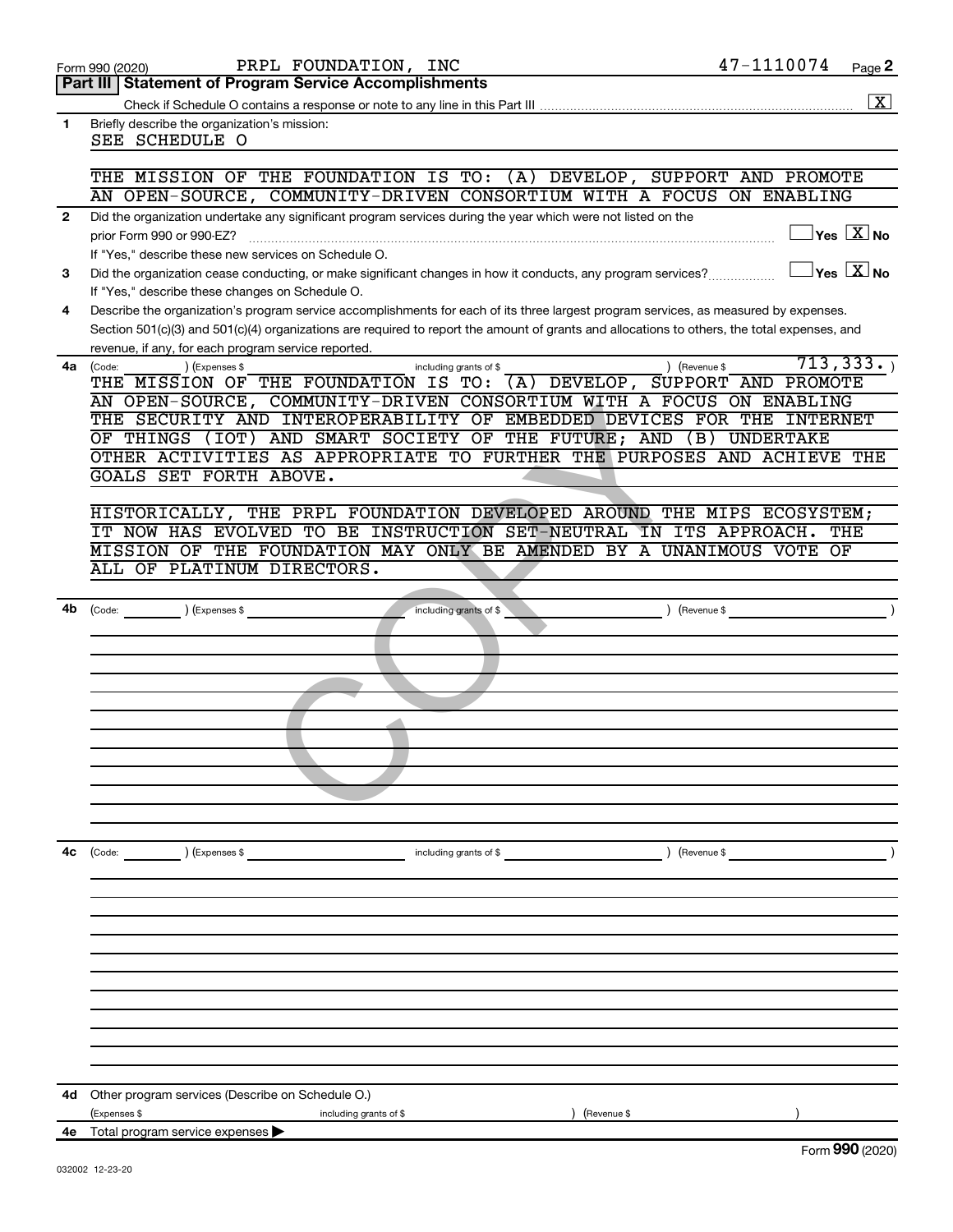| Form 990 (2020) |
|-----------------|
|                 |

**Part IV Checklist of Required Schedules**

PRPL FOUNDATION, INC 47-1110074

| 1. | Is the organization described in section 501(c)(3) or 4947(a)(1) (other than a private foundation)?                                                                                                                                         |                 | Yes | No.                   |
|----|---------------------------------------------------------------------------------------------------------------------------------------------------------------------------------------------------------------------------------------------|-----------------|-----|-----------------------|
|    |                                                                                                                                                                                                                                             | 1               |     | х                     |
| 2  |                                                                                                                                                                                                                                             | $\overline{2}$  | X   |                       |
| 3  | Did the organization engage in direct or indirect political campaign activities on behalf of or in opposition to candidates for                                                                                                             |                 |     |                       |
|    |                                                                                                                                                                                                                                             | 3               |     | X                     |
| 4  | Section 501(c)(3) organizations. Did the organization engage in lobbying activities, or have a section 501(h) election in effect                                                                                                            |                 |     |                       |
|    |                                                                                                                                                                                                                                             | 4               |     |                       |
| 5  | Is the organization a section 501(c)(4), 501(c)(5), or 501(c)(6) organization that receives membership dues, assessments, or                                                                                                                |                 |     |                       |
|    |                                                                                                                                                                                                                                             | 5               | X   |                       |
| 6  | Did the organization maintain any donor advised funds or any similar funds or accounts for which donors have the right to                                                                                                                   |                 |     |                       |
|    | provide advice on the distribution or investment of amounts in such funds or accounts? If "Yes," complete Schedule D, Part I                                                                                                                | 6               |     | x                     |
| 7  | Did the organization receive or hold a conservation easement, including easements to preserve open space,                                                                                                                                   |                 |     |                       |
|    |                                                                                                                                                                                                                                             | $\overline{7}$  |     | x                     |
| 8  | Did the organization maintain collections of works of art, historical treasures, or other similar assets? If "Yes," complete                                                                                                                |                 |     |                       |
|    | Schedule D, Part III <b>Marting Communities</b> and the contract of the contract of the contract of the contract of the contract of the contract of the contract of the contract of the contract of the contract of the contract of         | 8               |     | x                     |
| 9  | Did the organization report an amount in Part X, line 21, for escrow or custodial account liability, serve as a custodian for                                                                                                               |                 |     |                       |
|    | amounts not listed in Part X; or provide credit counseling, debt management, credit repair, or debt negotiation services?                                                                                                                   |                 |     |                       |
|    |                                                                                                                                                                                                                                             | 9               |     | x                     |
| 10 | Did the organization, directly or through a related organization, hold assets in donor-restricted endowments                                                                                                                                |                 |     |                       |
|    |                                                                                                                                                                                                                                             | 10              |     | x                     |
| 11 | If the organization's answer to any of the following questions is "Yes," then complete Schedule D, Parts VI, VII, VIII, IX, or X                                                                                                            |                 |     |                       |
|    | as applicable.                                                                                                                                                                                                                              |                 |     |                       |
|    | a Did the organization report an amount for land, buildings, and equipment in Part X, line 10? If "Yes," complete Schedule D,                                                                                                               |                 |     |                       |
|    | Part VI                                                                                                                                                                                                                                     | 11a             |     | x                     |
|    | <b>b</b> Did the organization report an amount for investments - other securities in Part X, line 12, that is 5% or more of its total                                                                                                       |                 |     |                       |
|    |                                                                                                                                                                                                                                             | 11b             |     | х                     |
|    | c Did the organization report an amount for investments - program related in Part X, line 13, that is 5% or more of its total                                                                                                               |                 |     |                       |
|    |                                                                                                                                                                                                                                             | 11c             |     | x                     |
|    | d Did the organization report an amount for other assets in Part X, line 15, that is 5% or more of its total assets reported in                                                                                                             |                 |     |                       |
|    | Part X, line 16? If "Yes," complete Schedule D, Part IX \\minimum \minimum \minimum \minimum \minimum \minimum                                                                                                                              | 11d             |     | х                     |
|    |                                                                                                                                                                                                                                             | 11e             |     | X                     |
| f  | Did the organization's separate or consolidated financial statements for the tax year include a footnote that addresses                                                                                                                     |                 |     |                       |
|    | the organization's liability for uncertain tax positions under FIN 48 (ASC 740)? If "Yes," complete Schedule D, Part X                                                                                                                      | 11f             |     | x                     |
|    | 12a Did the organization obtain separate, independent audited financial statements for the tax year? If "Yes," complete                                                                                                                     |                 |     | х                     |
|    |                                                                                                                                                                                                                                             | 12a             |     |                       |
|    | <b>b</b> Was the organization included in consolidated, independent audited financial statements for the tax year?<br>If "Yes," and if the organization answered "No" to line 12a, then completing Schedule D, Parts XI and XII is optional | 12b             |     | X                     |
| 13 |                                                                                                                                                                                                                                             | 13              |     | $\overline{\text{x}}$ |
|    |                                                                                                                                                                                                                                             | 14a             |     | х                     |
|    | <b>b</b> Did the organization have aggregate revenues or expenses of more than \$10,000 from grantmaking, fundraising, business,                                                                                                            |                 |     |                       |
|    | investment, and program service activities outside the United States, or aggregate foreign investments valued at \$100,000                                                                                                                  |                 |     |                       |
|    |                                                                                                                                                                                                                                             | 14b             |     | х                     |
| 15 | Did the organization report on Part IX, column (A), line 3, more than \$5,000 of grants or other assistance to or for any                                                                                                                   |                 |     |                       |
|    |                                                                                                                                                                                                                                             | 15              |     | X                     |
| 16 | Did the organization report on Part IX, column (A), line 3, more than \$5,000 of aggregate grants or other assistance to                                                                                                                    |                 |     |                       |
|    |                                                                                                                                                                                                                                             | 16              |     | х                     |
| 17 | Did the organization report a total of more than \$15,000 of expenses for professional fundraising services on Part IX,                                                                                                                     |                 |     |                       |
|    |                                                                                                                                                                                                                                             | 17              |     | х                     |
| 18 | Did the organization report more than \$15,000 total of fundraising event gross income and contributions on Part VIII, lines                                                                                                                |                 |     |                       |
|    |                                                                                                                                                                                                                                             | 18              |     | X                     |
| 19 | Did the organization report more than \$15,000 of gross income from gaming activities on Part VIII, line 9a? If "Yes,"                                                                                                                      |                 |     |                       |
|    |                                                                                                                                                                                                                                             | 19              |     | х                     |
|    |                                                                                                                                                                                                                                             | 20a             |     | X                     |
|    |                                                                                                                                                                                                                                             | 20 <sub>b</sub> |     |                       |
| 21 | Did the organization report more than \$5,000 of grants or other assistance to any domestic organization or                                                                                                                                 |                 |     |                       |
|    |                                                                                                                                                                                                                                             | 21              |     | X                     |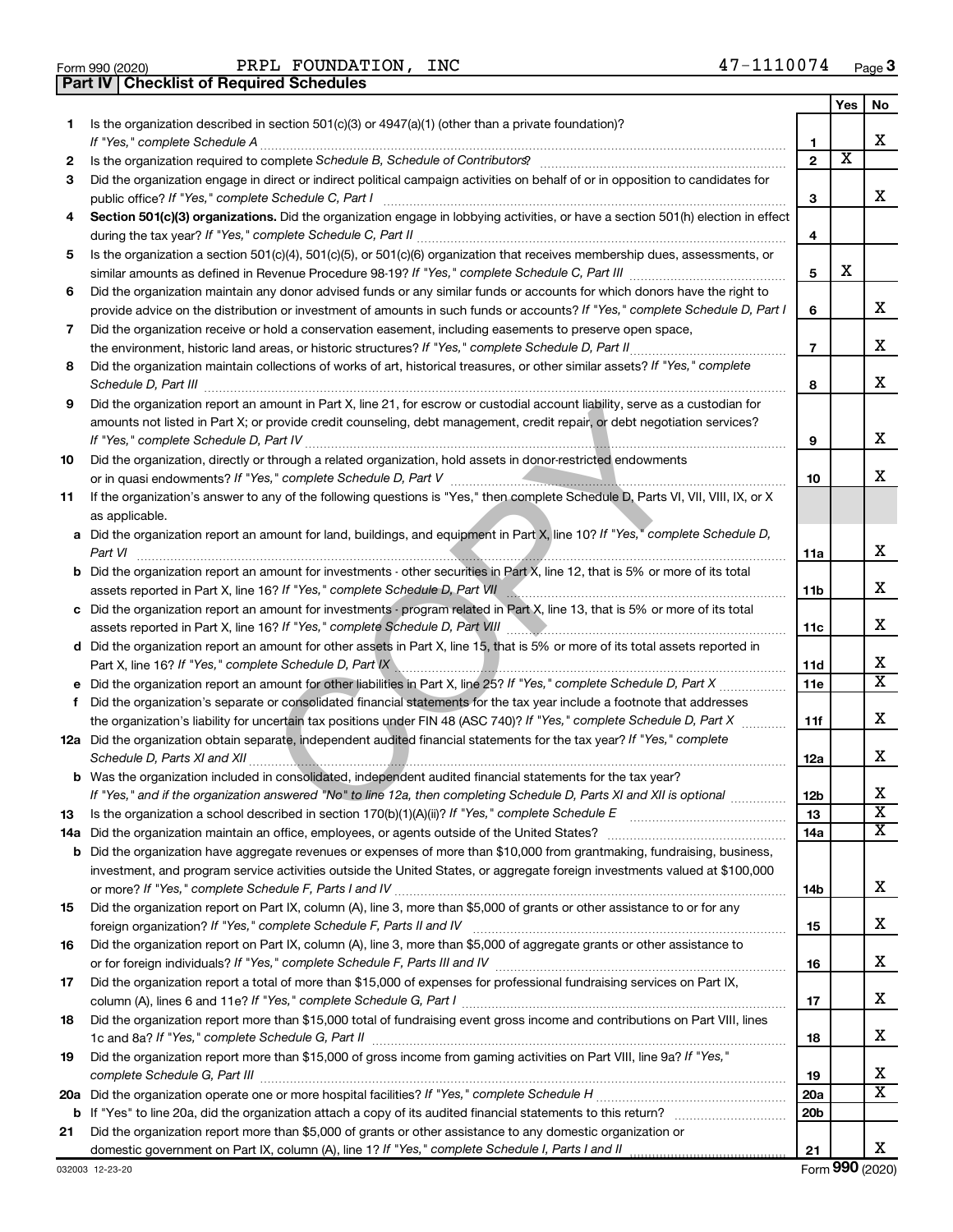|  | Form 990 (2020) |
|--|-----------------|
|  |                 |

Form 990 (2020) Page PRPL FOUNDATION, INC 47-1110074

*(continued)* **Part IV Checklist of Required Schedules**

|        | <b>Part IV   Checklist of Required Schedules (continued)</b>                                                                                                    |                 |     |                         |
|--------|-----------------------------------------------------------------------------------------------------------------------------------------------------------------|-----------------|-----|-------------------------|
|        |                                                                                                                                                                 |                 | Yes | No                      |
| 22     | Did the organization report more than \$5,000 of grants or other assistance to or for domestic individuals on                                                   |                 |     |                         |
|        |                                                                                                                                                                 | 22              |     | x                       |
| 23     | Did the organization answer "Yes" to Part VII, Section A, line 3, 4, or 5 about compensation of the organization's current                                      |                 |     |                         |
|        | and former officers, directors, trustees, key employees, and highest compensated employees? If "Yes," complete                                                  |                 |     |                         |
|        | Schedule J <b>www.communications.communications.communications.com</b>                                                                                          | 23              |     | x                       |
|        | 24a Did the organization have a tax-exempt bond issue with an outstanding principal amount of more than \$100,000 as of the                                     |                 |     |                         |
|        | last day of the year, that was issued after December 31, 2002? If "Yes," answer lines 24b through 24d and complete                                              |                 |     |                         |
|        | Schedule K. If "No," go to line 25a                                                                                                                             | 24a             |     | x                       |
|        | <b>b</b> Did the organization invest any proceeds of tax-exempt bonds beyond a temporary period exception?                                                      | 24 <sub>b</sub> |     |                         |
|        | c Did the organization maintain an escrow account other than a refunding escrow at any time during the year to defease                                          |                 |     |                         |
|        |                                                                                                                                                                 | 24c             |     |                         |
|        |                                                                                                                                                                 | 24d             |     |                         |
|        | 25a Section 501(c)(3), 501(c)(4), and 501(c)(29) organizations. Did the organization engage in an excess benefit                                                |                 |     |                         |
|        |                                                                                                                                                                 | 25a             |     |                         |
|        | <b>b</b> Is the organization aware that it engaged in an excess benefit transaction with a disqualified person in a prior year, and                             |                 |     |                         |
|        | that the transaction has not been reported on any of the organization's prior Forms 990 or 990-EZ? If "Yes," complete                                           |                 |     |                         |
|        | Schedule L, Part I                                                                                                                                              | 25 <sub>b</sub> |     |                         |
| 26     | Did the organization report any amount on Part X, line 5 or 22, for receivables from or payables to any current                                                 |                 |     |                         |
|        | or former officer, director, trustee, key employee, creator or founder, substantial contributor, or 35%                                                         |                 |     |                         |
|        | controlled entity or family member of any of these persons? If "Yes," complete Schedule L, Part II                                                              | 26              |     | x                       |
| 27     | Did the organization provide a grant or other assistance to any current or former officer, director, trustee, key employee,                                     |                 |     |                         |
|        | creator or founder, substantial contributor or employee thereof, a grant selection committee member, or to a 35% controlled                                     |                 |     |                         |
|        | entity (including an employee thereof) or family member of any of these persons? If "Yes," complete Schedule L, Part III                                        | 27              |     | х                       |
| 28     | Was the organization a party to a business transaction with one of the following parties (see Schedule L, Part IV                                               |                 |     |                         |
|        | instructions, for applicable filing thresholds, conditions, and exceptions):                                                                                    |                 |     |                         |
|        | a A current or former officer, director, trustee, key employee, creator or founder, or substantial contributor? If                                              |                 |     |                         |
|        |                                                                                                                                                                 | 28a             |     | x                       |
|        |                                                                                                                                                                 | 28 <sub>b</sub> |     | $\overline{\mathtt{x}}$ |
|        | c A 35% controlled entity of one or more individuals and/or organizations described in lines 28a or 28b?/f                                                      |                 |     |                         |
|        |                                                                                                                                                                 | 28c             |     | х                       |
| 29     |                                                                                                                                                                 | 29              |     | $\overline{\texttt{x}}$ |
| 30     | Did the organization receive contributions of art, historical treasures, or other similar assets, or qualified conservation                                     |                 |     |                         |
|        |                                                                                                                                                                 | 30              |     | x                       |
|        |                                                                                                                                                                 | 31              |     | $\overline{\texttt{x}}$ |
| 31     |                                                                                                                                                                 |                 |     |                         |
| 32     | Did the organization sell, exchange, dispose of, or transfer more than 25% of its net assets? If "Yes," complete                                                | 32              |     | Χ                       |
|        | Schedule N, Part II <u>www.communications.communications.com</u>                                                                                                |                 |     |                         |
| 33     | Did the organization own 100% of an entity disregarded as separate from the organization under Regulations                                                      | 33              |     | x                       |
|        |                                                                                                                                                                 |                 |     |                         |
| 34     | Was the organization related to any tax-exempt or taxable entity? If "Yes," complete Schedule R, Part II, III, or IV, and                                       |                 |     | х                       |
|        | Part V, line 1                                                                                                                                                  | 34              |     | $\overline{\texttt{x}}$ |
|        |                                                                                                                                                                 | 35a             |     |                         |
|        | b If "Yes" to line 35a, did the organization receive any payment from or engage in any transaction with a controlled entity                                     | 35 <sub>b</sub> |     |                         |
|        |                                                                                                                                                                 |                 |     |                         |
| 36     | Section 501(c)(3) organizations. Did the organization make any transfers to an exempt non-charitable related organization?                                      |                 |     |                         |
|        | Did the organization conduct more than 5% of its activities through an entity that is not a related organization                                                | 36              |     |                         |
| 37     |                                                                                                                                                                 |                 |     | x                       |
|        |                                                                                                                                                                 | 37              |     |                         |
| 38     | Did the organization complete Schedule O and provide explanations in Schedule O for Part VI, lines 11b and 19?                                                  |                 | х   |                         |
| Part V | <b>Statements Regarding Other IRS Filings and Tax Compliance</b>                                                                                                | 38              |     |                         |
|        |                                                                                                                                                                 |                 |     |                         |
|        | Check if Schedule O contains a response or note to any line in this Part V [11] [12] Check if Schedule O contains a response or note to any line in this Part V |                 |     |                         |
|        |                                                                                                                                                                 |                 | Yes | No                      |
|        | 1a                                                                                                                                                              |                 |     |                         |
|        | <b>b</b> Enter the number of Forms W-2G included in line 1a. Enter -0- if not applicable<br>1 <sub>b</sub>                                                      |                 |     |                         |
|        | c Did the organization comply with backup withholding rules for reportable payments to vendors and reportable gaming                                            |                 |     |                         |
|        |                                                                                                                                                                 | 1c              | х   |                         |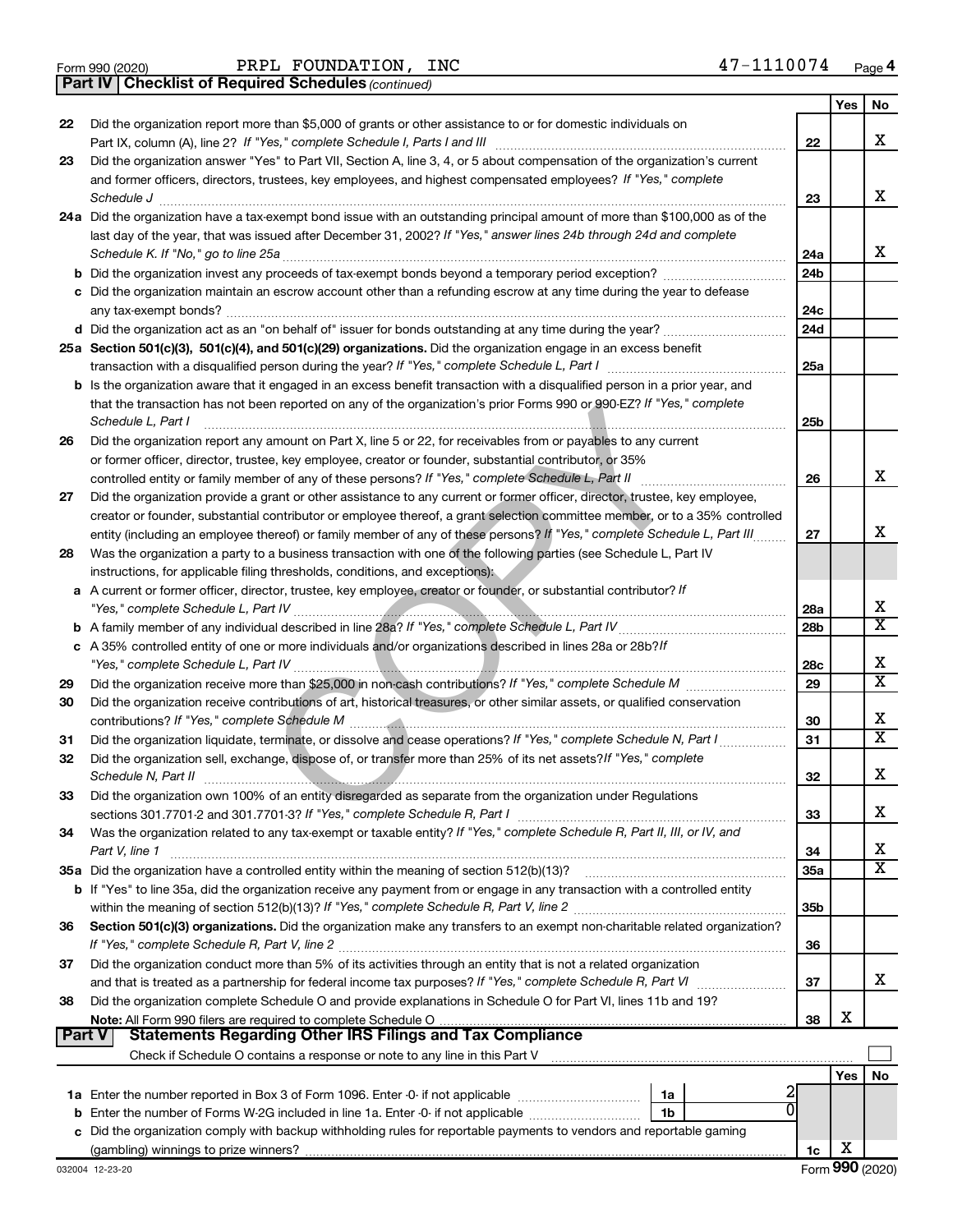|               | 47-1110074<br>PRPL FOUNDATION, INC<br>Form 990 (2020)                                                                                                                                                                                      |                |     | Page 5                  |
|---------------|--------------------------------------------------------------------------------------------------------------------------------------------------------------------------------------------------------------------------------------------|----------------|-----|-------------------------|
| <b>Part V</b> | Statements Regarding Other IRS Filings and Tax Compliance (continued)                                                                                                                                                                      |                |     |                         |
|               |                                                                                                                                                                                                                                            |                | Yes | No                      |
|               | 2a Enter the number of employees reported on Form W-3, Transmittal of Wage and Tax Statements,<br>0                                                                                                                                        |                |     |                         |
|               | filed for the calendar year ending with or within the year covered by this return <i>[[[[[[[[[[[[[]]]</i> ]]<br>2a                                                                                                                         |                |     |                         |
|               |                                                                                                                                                                                                                                            | 2 <sub>b</sub> |     |                         |
|               | <b>Note:</b> If the sum of lines 1a and 2a is greater than 250, you may be required to e-file (see instructions) <i>managererous</i>                                                                                                       |                |     |                         |
|               | 3a Did the organization have unrelated business gross income of \$1,000 or more during the year?                                                                                                                                           | 3a             |     | х                       |
|               | <b>b</b> If "Yes," has it filed a Form 990-T for this year? If "No" to line 3b, provide an explanation on Schedule O                                                                                                                       | 3b             |     |                         |
|               | 4a At any time during the calendar year, did the organization have an interest in, or a signature or other authority over, a                                                                                                               |                |     | x                       |
|               | financial account in a foreign country (such as a bank account, securities account, or other financial account)?<br><b>b</b> If "Yes," enter the name of the foreign country $\triangleright$                                              | 4a             |     |                         |
|               | See instructions for filing requirements for FinCEN Form 114, Report of Foreign Bank and Financial Accounts (FBAR).                                                                                                                        |                |     |                         |
|               |                                                                                                                                                                                                                                            | 5a             |     | x                       |
| b             |                                                                                                                                                                                                                                            | 5 <sub>b</sub> |     | $\overline{\mathbf{X}}$ |
| c             |                                                                                                                                                                                                                                            | 5c             |     |                         |
|               | 6a Does the organization have annual gross receipts that are normally greater than \$100,000, and did the organization solicit                                                                                                             |                |     |                         |
|               | any contributions that were not tax deductible as charitable contributions?                                                                                                                                                                | 6a             |     | x.                      |
|               | <b>b</b> If "Yes," did the organization include with every solicitation an express statement that such contributions or gifts                                                                                                              |                |     |                         |
|               | were not tax deductible?                                                                                                                                                                                                                   | 6b             |     |                         |
| 7             | Organizations that may receive deductible contributions under section 170(c).                                                                                                                                                              |                |     |                         |
| a             | Did the organization receive a payment in excess of \$75 made partly as a contribution and partly for goods and services provided to the payor?                                                                                            | 7a             |     |                         |
| b             | If "Yes," did the organization notify the donor of the value of the goods or services provided?                                                                                                                                            | 7b             |     |                         |
| с             | Did the organization sell, exchange, or otherwise dispose of tangible personal property for which it was required                                                                                                                          |                |     |                         |
|               | to file Form 8282?                                                                                                                                                                                                                         | 7c             |     |                         |
| d             | 7d<br>If "Yes," indicate the number of Forms 8282 filed during the year manufactured in the way and the way and the way and the way and the way and the way and the way and the way and the way and the way and the way and the way        |                |     |                         |
| е             | Did the organization receive any funds, directly or indirectly, to pay premiums on a personal benefit contract?                                                                                                                            | 7е             |     | x                       |
| Ť.            | Did the organization, during the year, pay premiums, directly or indirectly, on a personal benefit contract?                                                                                                                               | 7f             |     | $\overline{\mathtt{x}}$ |
| g             | If the organization received a contribution of qualified intellectual property, did the organization file Form 8899 as required?                                                                                                           | 7g             |     |                         |
| h             | If the organization received a contribution of cars, boats, airplanes, or other vehicles, did the organization file a Form 1098-C?                                                                                                         | 7h             |     |                         |
| 8             | Sponsoring organizations maintaining donor advised funds. Did a donor advised fund maintained by the                                                                                                                                       |                |     |                         |
|               | sponsoring organization have excess business holdings at any time during the year?                                                                                                                                                         | 8              |     |                         |
| 9             | Sponsoring organizations maintaining donor advised funds.                                                                                                                                                                                  |                |     |                         |
| a             |                                                                                                                                                                                                                                            | 9а             |     |                         |
| b             | Did the sponsoring organization make a distribution to a donor, donor advisor, or related person? [[[[[[[[[[[                                                                                                                              | 9b             |     |                         |
| 10            | Section 501(c)(7) organizations. Enter:                                                                                                                                                                                                    |                |     |                         |
| а             | 10a                                                                                                                                                                                                                                        |                |     |                         |
|               | <b>b</b> Gross receipts, included on Form 990, Part VIII, line 12, for public use of club facilities <i>manument</i> .<br>10b                                                                                                              |                |     |                         |
| 11            | Section 501(c)(12) organizations. Enter:                                                                                                                                                                                                   |                |     |                         |
| а             | Gross income from members or shareholders <b>contained and all contained and all contained and all contained and a</b><br>11a                                                                                                              |                |     |                         |
| b             | Gross income from other sources (Do not net amounts due or paid to other sources against<br>amounts due or received from them.)<br>11b                                                                                                     |                |     |                         |
|               | 12a Section 4947(a)(1) non-exempt charitable trusts. Is the organization filing Form 990 in lieu of Form 1041?                                                                                                                             | 12a            |     |                         |
|               | <b>b</b> If "Yes," enter the amount of tax-exempt interest received or accrued during the year<br>12 <sub>b</sub>                                                                                                                          |                |     |                         |
| 13            | Section 501(c)(29) qualified nonprofit health insurance issuers.                                                                                                                                                                           |                |     |                         |
|               |                                                                                                                                                                                                                                            | 13a            |     |                         |
|               | Note: See the instructions for additional information the organization must report on Schedule O.                                                                                                                                          |                |     |                         |
|               | <b>b</b> Enter the amount of reserves the organization is required to maintain by the states in which the                                                                                                                                  |                |     |                         |
|               | 13b                                                                                                                                                                                                                                        |                |     |                         |
| с             | 13с<br>Enter the amount of reserves on hand <i>[1000]</i> [2000] [2000] [2000] [2000] [2000] [2000] [2000] [2000] [2000] [2000] [2000] [2000] [2000] [2000] [2000] [2000] [2000] [2000] [2000] [2000] [2000] [2000] [2000] [2000] [2000] [ |                |     |                         |
| 14a           | Did the organization receive any payments for indoor tanning services during the tax year?                                                                                                                                                 | 14a            |     | X                       |
|               | b If "Yes," has it filed a Form 720 to report these payments? If "No," provide an explanation on Schedule O                                                                                                                                | 14b            |     |                         |
| 15            | Is the organization subject to the section 4960 tax on payment(s) of more than \$1,000,000 in remuneration or                                                                                                                              |                |     |                         |
|               |                                                                                                                                                                                                                                            | 15             |     | x                       |
|               | If "Yes," see instructions and file Form 4720, Schedule N.                                                                                                                                                                                 |                |     |                         |
| 16            | Is the organization an educational institution subject to the section 4968 excise tax on net investment income?                                                                                                                            | 16             |     | х                       |
|               | If "Yes," complete Form 4720, Schedule O.                                                                                                                                                                                                  |                |     |                         |

Form (2020) **990**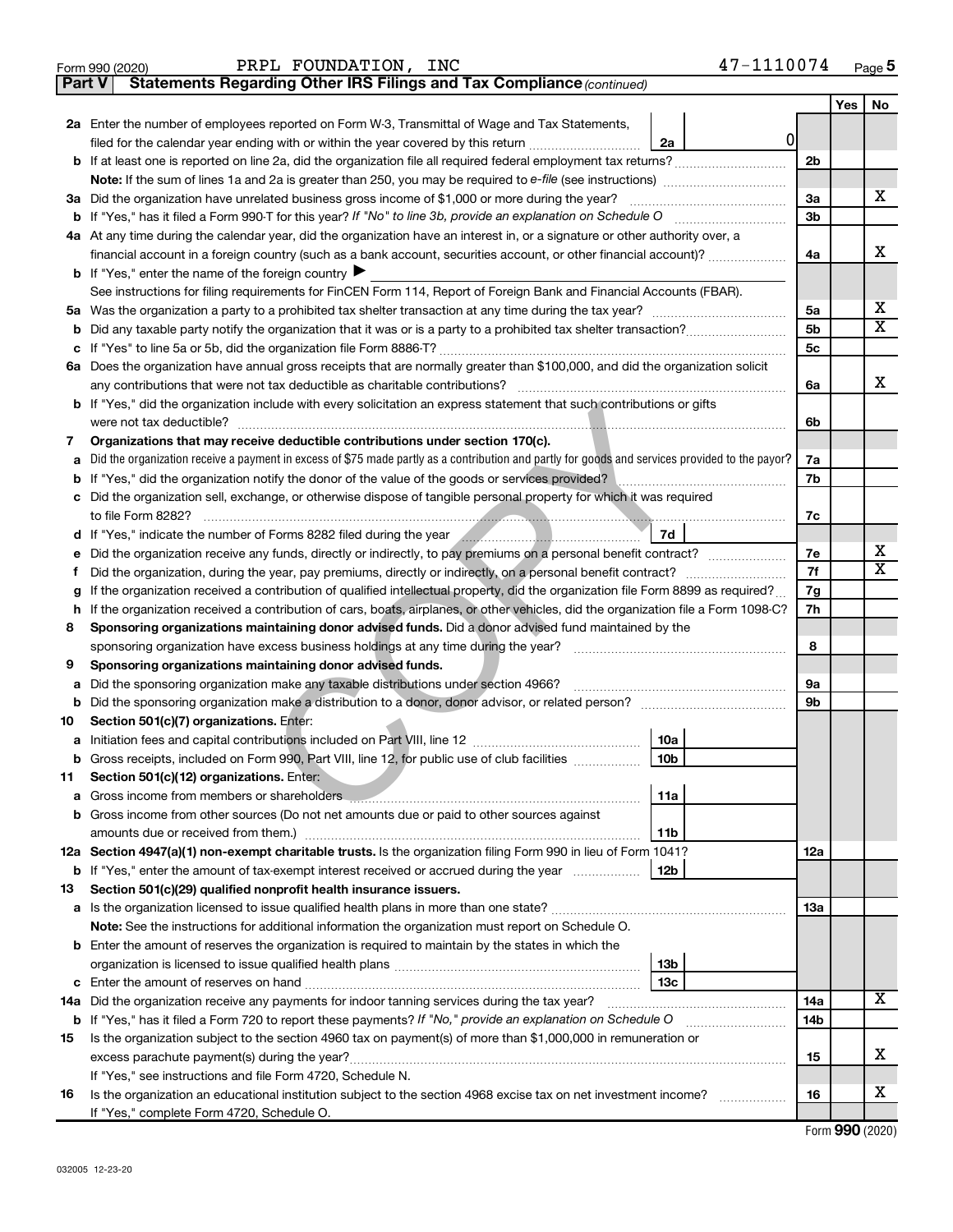| Form 990 (2020) |  |
|-----------------|--|
|-----------------|--|

| Part VI   Governance, Management, and Disclosure For each "Yes" response to lines 2 through 7b below, and for a "No" response |
|-------------------------------------------------------------------------------------------------------------------------------|
| to line 8a, 8b, or 10b below, describe the circumstances, processes, or changes on Schedule O. See instructions.              |

|     | X                                                                                                                                                                                                                              |  |                 |                         |                         |  |  |  |  |  |
|-----|--------------------------------------------------------------------------------------------------------------------------------------------------------------------------------------------------------------------------------|--|-----------------|-------------------------|-------------------------|--|--|--|--|--|
|     | Section A. Governing Body and Management                                                                                                                                                                                       |  |                 |                         |                         |  |  |  |  |  |
|     |                                                                                                                                                                                                                                |  |                 | Yes                     | No                      |  |  |  |  |  |
|     | 1a Enter the number of voting members of the governing body at the end of the tax year<br>1a                                                                                                                                   |  |                 |                         |                         |  |  |  |  |  |
|     | If there are material differences in voting rights among members of the governing body, or if the governing                                                                                                                    |  |                 |                         |                         |  |  |  |  |  |
|     | body delegated broad authority to an executive committee or similar committee, explain on Schedule O.                                                                                                                          |  |                 |                         |                         |  |  |  |  |  |
| b   | Enter the number of voting members included on line 1a, above, who are independent<br>1b                                                                                                                                       |  |                 |                         |                         |  |  |  |  |  |
| 2   | Did any officer, director, trustee, or key employee have a family relationship or a business relationship with any other                                                                                                       |  |                 |                         |                         |  |  |  |  |  |
|     | officer, director, trustee, or key employee?                                                                                                                                                                                   |  | $\mathbf{2}$    |                         | x                       |  |  |  |  |  |
| 3   | Did the organization delegate control over management duties customarily performed by or under the direct supervision                                                                                                          |  |                 |                         |                         |  |  |  |  |  |
|     |                                                                                                                                                                                                                                |  | 3               | х                       |                         |  |  |  |  |  |
| 4   | Did the organization make any significant changes to its governing documents since the prior Form 990 was filed?                                                                                                               |  | 4               |                         | X                       |  |  |  |  |  |
| 5   |                                                                                                                                                                                                                                |  | 5               |                         | $\overline{\mathtt{x}}$ |  |  |  |  |  |
| 6   | Did the organization have members or stockholders?                                                                                                                                                                             |  | 6               | $\overline{\textbf{x}}$ |                         |  |  |  |  |  |
| 7a  | Did the organization have members, stockholders, or other persons who had the power to elect or appoint one or                                                                                                                 |  |                 |                         |                         |  |  |  |  |  |
|     | more members of the governing body?                                                                                                                                                                                            |  | 7a              | х                       |                         |  |  |  |  |  |
|     | <b>b</b> Are any governance decisions of the organization reserved to (or subject to approval by) members, stockholders, or                                                                                                    |  |                 |                         |                         |  |  |  |  |  |
|     | persons other than the governing body?                                                                                                                                                                                         |  | 7b              |                         | x.                      |  |  |  |  |  |
| 8   | Did the organization contemporaneously document the meetings held or written actions undertaken during the year by the following:                                                                                              |  |                 |                         |                         |  |  |  |  |  |
| a   | The governing body?                                                                                                                                                                                                            |  | 8а              | х                       |                         |  |  |  |  |  |
| b   |                                                                                                                                                                                                                                |  | 8b              | $\overline{\textbf{x}}$ |                         |  |  |  |  |  |
| 9   | Is there any officer, director, trustee, or key employee listed in Part VII, Section A, who cannot be reached at the                                                                                                           |  |                 |                         |                         |  |  |  |  |  |
|     |                                                                                                                                                                                                                                |  | 9               |                         | x                       |  |  |  |  |  |
|     | <b>Section B. Policies</b> (This Section B requests information about policies not required by the Internal Revenue Code.)                                                                                                     |  |                 |                         |                         |  |  |  |  |  |
|     |                                                                                                                                                                                                                                |  |                 | Yes                     | No                      |  |  |  |  |  |
|     | 10a Did the organization have local chapters, branches, or affiliates?                                                                                                                                                         |  | 10a             |                         | $\overline{\mathbf{X}}$ |  |  |  |  |  |
|     | b If "Yes," did the organization have written policies and procedures governing the activities of such chapters, affiliates,                                                                                                   |  |                 |                         |                         |  |  |  |  |  |
|     |                                                                                                                                                                                                                                |  | 10 <sub>b</sub> |                         |                         |  |  |  |  |  |
|     | 11a Has the organization provided a complete copy of this Form 990 to all members of its governing body before filing the form?                                                                                                |  | 11a             |                         | $\overline{\mathbf{X}}$ |  |  |  |  |  |
|     | <b>b</b> Describe in Schedule O the process, if any, used by the organization to review this Form 990.                                                                                                                         |  |                 |                         |                         |  |  |  |  |  |
| 12a |                                                                                                                                                                                                                                |  | 12a             |                         | x                       |  |  |  |  |  |
| b   | Were officers, directors, or trustees, and key employees required to disclose annually interests that could give rise to conflicts?                                                                                            |  | 12 <sub>b</sub> |                         |                         |  |  |  |  |  |
| с   | Did the organization regularly and consistently monitor and enforce compliance with the policy? If "Yes," describe                                                                                                             |  |                 |                         |                         |  |  |  |  |  |
|     | in Schedule O how this was done                                                                                                                                                                                                |  | 12c             |                         |                         |  |  |  |  |  |
| 13  | Did the organization have a written whistleblower policy?                                                                                                                                                                      |  | 13              |                         | X                       |  |  |  |  |  |
| 14  |                                                                                                                                                                                                                                |  | 14              |                         | $\overline{\mathtt{x}}$ |  |  |  |  |  |
| 15  | Did the process for determining compensation of the following persons include a review and approval by independent                                                                                                             |  |                 |                         |                         |  |  |  |  |  |
|     | persons, comparability data, and contemporaneous substantiation of the deliberation and decision?                                                                                                                              |  |                 |                         |                         |  |  |  |  |  |
|     | The organization's CEO, Executive Director, or top management official manufactured content content of the organization's CEO, Executive Director, or top management official manufactured content of the original manufacture |  | 15a             |                         | х                       |  |  |  |  |  |
|     |                                                                                                                                                                                                                                |  | <b>15b</b>      |                         | $\overline{\mathtt{x}}$ |  |  |  |  |  |
|     | If "Yes" to line 15a or 15b, describe the process in Schedule O (see instructions).                                                                                                                                            |  |                 |                         |                         |  |  |  |  |  |
|     | 16a Did the organization invest in, contribute assets to, or participate in a joint venture or similar arrangement with a                                                                                                      |  |                 |                         |                         |  |  |  |  |  |
|     | taxable entity during the year?                                                                                                                                                                                                |  | 16a             |                         | х                       |  |  |  |  |  |
|     | b If "Yes," did the organization follow a written policy or procedure requiring the organization to evaluate its participation                                                                                                 |  |                 |                         |                         |  |  |  |  |  |
|     | in joint venture arrangements under applicable federal tax law, and take steps to safeguard the organization's                                                                                                                 |  |                 |                         |                         |  |  |  |  |  |
|     | exempt status with respect to such arrangements?                                                                                                                                                                               |  | 16b             |                         |                         |  |  |  |  |  |
|     | <b>Section C. Disclosure</b>                                                                                                                                                                                                   |  |                 |                         |                         |  |  |  |  |  |
| 17  | <b>NONE</b><br>List the states with which a copy of this Form 990 is required to be filed $\blacktriangleright$                                                                                                                |  |                 |                         |                         |  |  |  |  |  |
| 18  | Section 6104 requires an organization to make its Forms 1023 (1024 or 1024-A, if applicable), 990, and 990-T (Section 501(c)(3)s only) available                                                                               |  |                 |                         |                         |  |  |  |  |  |
|     | for public inspection. Indicate how you made these available. Check all that apply.                                                                                                                                            |  |                 |                         |                         |  |  |  |  |  |
|     | $\lfloor x \rfloor$ Upon request<br>$\lfloor \mathbf{X} \rfloor$ Another's website<br>Own website<br>Other (explain on Schedule O)                                                                                             |  |                 |                         |                         |  |  |  |  |  |
| 19  | Describe on Schedule O whether (and if so, how) the organization made its governing documents, conflict of interest policy, and financial                                                                                      |  |                 |                         |                         |  |  |  |  |  |
|     | statements available to the public during the tax year.                                                                                                                                                                        |  |                 |                         |                         |  |  |  |  |  |
| 20  | State the name, address, and telephone number of the person who possesses the organization's books and records<br>THOMAS PAPPAS - 781-876-8914                                                                                 |  |                 |                         |                         |  |  |  |  |  |
|     | 01880<br>401 EDGEWATER PLACE, SUITE 600, WAKEFIELD, MA                                                                                                                                                                         |  |                 |                         |                         |  |  |  |  |  |
|     |                                                                                                                                                                                                                                |  |                 |                         |                         |  |  |  |  |  |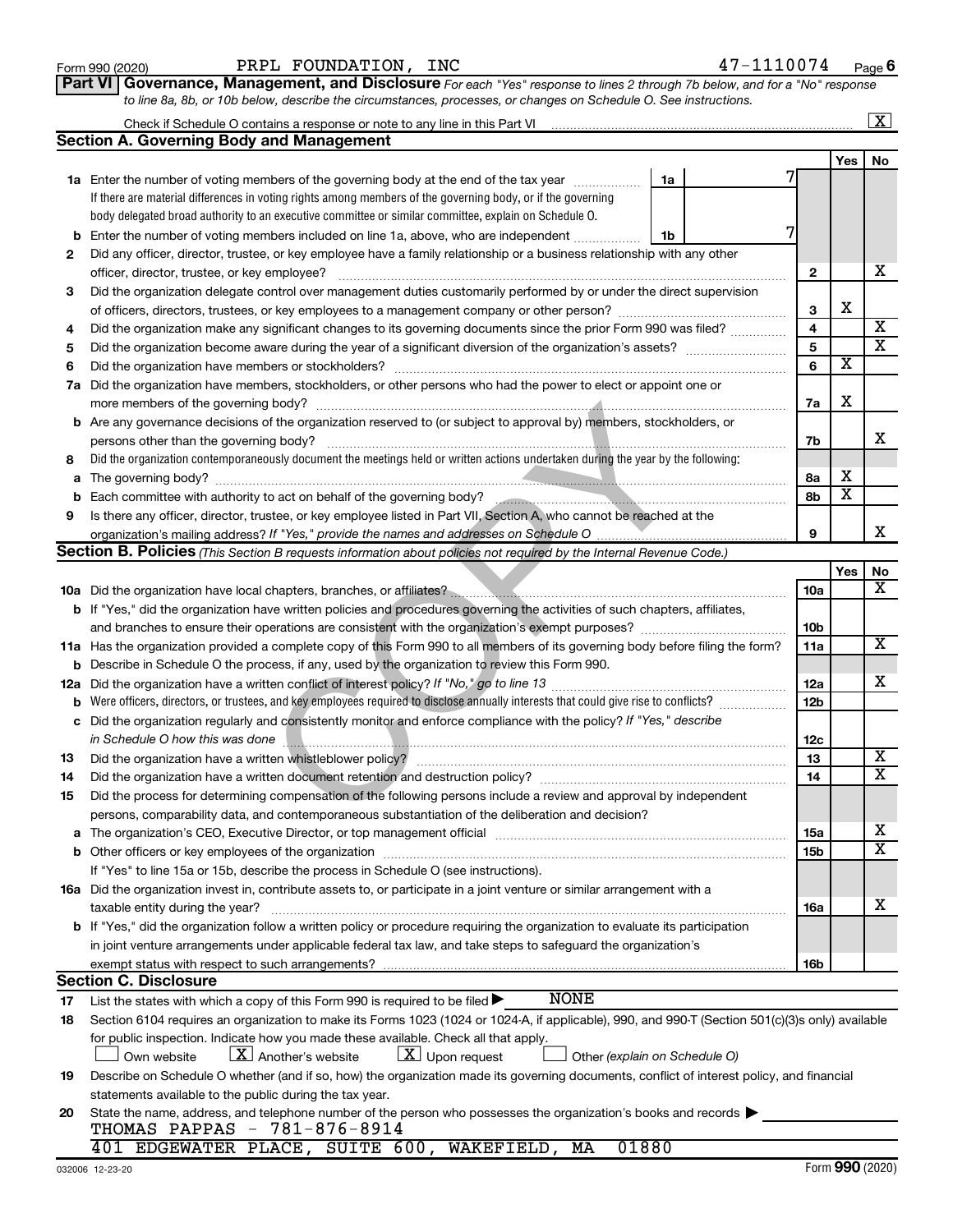$\Box$ 

| Part VII Compensation of Officers, Directors, Trustees, Key Employees, Highest Compensated |  |  |  |
|--------------------------------------------------------------------------------------------|--|--|--|
| <b>Employees, and Independent Contractors</b>                                              |  |  |  |

Check if Schedule O contains a response or note to any line in this Part VII

**Section A. Officers, Directors, Trustees, Key Employees, and Highest Compensated Employees**

**1a**  Complete this table for all persons required to be listed. Report compensation for the calendar year ending with or within the organization's tax year.  $\bullet$  List all of the organization's current officers, directors, trustees (whether individuals or organizations), regardless of amount of compensation.

Enter -0- in columns (D), (E), and (F) if no compensation was paid.

**•** List all of the organization's current key employees, if any. See instructions for definition of "key employee."

**•** List the organization's five *current* highest compensated employees (other than an officer, director, trustee, or key employee) who received reportable compensation (Box 5 of Form W-2 and/or Box 7 of Form 1099-MISC) of more than \$100,000 from the organization and any related organizations.

 $\bullet$  List all of the organization's former officers, key employees, and highest compensated employees who received more than \$100,000 of reportable compensation from the organization and any related organizations.

**•** List all of the organization's former directors or trustees that received, in the capacity as a former director or trustee of the organization, more than \$10,000 of reportable compensation from the organization and any related organizations.

See instructions for the order in which to list the persons above.

 $\boxed{\textbf{X}}$  Check this box if neither the organization nor any related organization compensated any current officer, director, or trustee.

| (A)                           | (B)           | (C)                            |                                                                                                 |             |              |                                   |              | (D)             | (E)             | (F)           |  |  |
|-------------------------------|---------------|--------------------------------|-------------------------------------------------------------------------------------------------|-------------|--------------|-----------------------------------|--------------|-----------------|-----------------|---------------|--|--|
| Name and title                | Average       |                                |                                                                                                 | Position    |              |                                   |              | Reportable      | Reportable      | Estimated     |  |  |
|                               | hours per     |                                | (do not check more than one<br>box, unless person is both an<br>officer and a director/trustee) |             |              |                                   |              | compensation    | compensation    | amount of     |  |  |
|                               | week          |                                |                                                                                                 |             |              | from                              | from related | other           |                 |               |  |  |
|                               | (list any     |                                |                                                                                                 |             |              |                                   |              | the             | organizations   | compensation  |  |  |
|                               | hours for     |                                |                                                                                                 |             |              |                                   |              | organization    | (W-2/1099-MISC) | from the      |  |  |
|                               | related       |                                |                                                                                                 |             |              |                                   |              | (W-2/1099-MISC) |                 | organization  |  |  |
|                               | organizations |                                |                                                                                                 |             |              |                                   |              |                 |                 | and related   |  |  |
|                               | below         | Individual trustee or director | Institutional trustee                                                                           | Officer     | Key employee | Highest compensated<br>  employee | Former       |                 |                 | organizations |  |  |
|                               | line)<br>8.00 |                                |                                                                                                 |             |              |                                   |              |                 |                 |               |  |  |
| (1) LEONARD DAUPHINEE         |               | $\mathbf X$                    |                                                                                                 |             |              |                                   |              | 0.              | 0.              |               |  |  |
| PRESIDENT                     |               |                                |                                                                                                 | $\mathbf X$ |              |                                   |              |                 |                 | $\mathbf 0$ . |  |  |
| (2) THOMAS STANEKER           | 4.00          |                                |                                                                                                 |             |              |                                   |              |                 |                 |               |  |  |
| <b>TREASURER</b>              |               | $\mathbf x$                    |                                                                                                 | $\mathbf X$ |              |                                   |              | 0.              | 0.              | $0$ .         |  |  |
| (3) PEDRO CALDERIA DOS SANTOS | 4.00          |                                |                                                                                                 |             |              |                                   |              |                 |                 |               |  |  |
| <b>DIRECTOR</b>               |               | $\mathbf X$                    |                                                                                                 |             |              |                                   |              | 0.              | $\mathbf 0$ .   | $\mathbf 0$ . |  |  |
| (4) ENDIKA MIRAGAYA           | 4.00          |                                |                                                                                                 |             |              |                                   |              |                 |                 |               |  |  |
| <b>DIRECTOR</b>               |               | $\mathbf X$                    |                                                                                                 |             |              |                                   |              | $\mathbf 0$ .   | 0.              | $\mathbf 0$ . |  |  |
| (5) WOJTEK MAKOWSKI           | 4.00          |                                |                                                                                                 |             |              |                                   |              |                 |                 |               |  |  |
| <b>DIRECTOR</b>               |               | $\mathbf X$                    |                                                                                                 |             |              |                                   |              | 0.              | 0.              | $0$ .         |  |  |
| (6) RANDY ZIMLER              | 4.00          |                                |                                                                                                 |             |              |                                   |              |                 |                 |               |  |  |
| <b>DIRECTOR</b>               |               | $\mathbf X$                    |                                                                                                 |             |              |                                   |              | $\mathbf 0$ .   | 0.              | $0$ .         |  |  |
| (7) DAVID BARR                | 4.00          |                                |                                                                                                 |             |              |                                   |              |                 |                 |               |  |  |
| <b>DIRECTOR</b>               |               | $\mathbf X$                    |                                                                                                 |             |              |                                   |              | $\mathbf 0$ .   | $\mathbf 0$ .   | $0$ .         |  |  |
|                               |               |                                |                                                                                                 |             |              |                                   |              |                 |                 |               |  |  |
|                               |               |                                |                                                                                                 |             |              |                                   |              |                 |                 |               |  |  |
|                               |               |                                |                                                                                                 |             |              |                                   |              |                 |                 |               |  |  |
|                               |               |                                |                                                                                                 |             |              |                                   |              |                 |                 |               |  |  |
|                               |               |                                |                                                                                                 |             |              |                                   |              |                 |                 |               |  |  |
|                               |               |                                |                                                                                                 |             |              |                                   |              |                 |                 |               |  |  |
|                               |               |                                |                                                                                                 |             |              |                                   |              |                 |                 |               |  |  |
|                               |               |                                |                                                                                                 |             |              |                                   |              |                 |                 |               |  |  |
|                               |               |                                |                                                                                                 |             |              |                                   |              |                 |                 |               |  |  |
|                               |               |                                |                                                                                                 |             |              |                                   |              |                 |                 |               |  |  |
|                               |               |                                |                                                                                                 |             |              |                                   |              |                 |                 |               |  |  |
|                               |               |                                |                                                                                                 |             |              |                                   |              |                 |                 |               |  |  |
|                               |               |                                |                                                                                                 |             |              |                                   |              |                 |                 |               |  |  |
|                               |               |                                |                                                                                                 |             |              |                                   |              |                 |                 |               |  |  |
|                               |               |                                |                                                                                                 |             |              |                                   |              |                 |                 |               |  |  |
|                               |               |                                |                                                                                                 |             |              |                                   |              |                 |                 |               |  |  |
|                               |               |                                |                                                                                                 |             |              |                                   |              |                 |                 |               |  |  |
|                               |               |                                |                                                                                                 |             |              |                                   |              |                 |                 |               |  |  |
|                               |               |                                |                                                                                                 |             |              |                                   |              |                 |                 |               |  |  |
|                               |               |                                |                                                                                                 |             |              |                                   |              |                 |                 |               |  |  |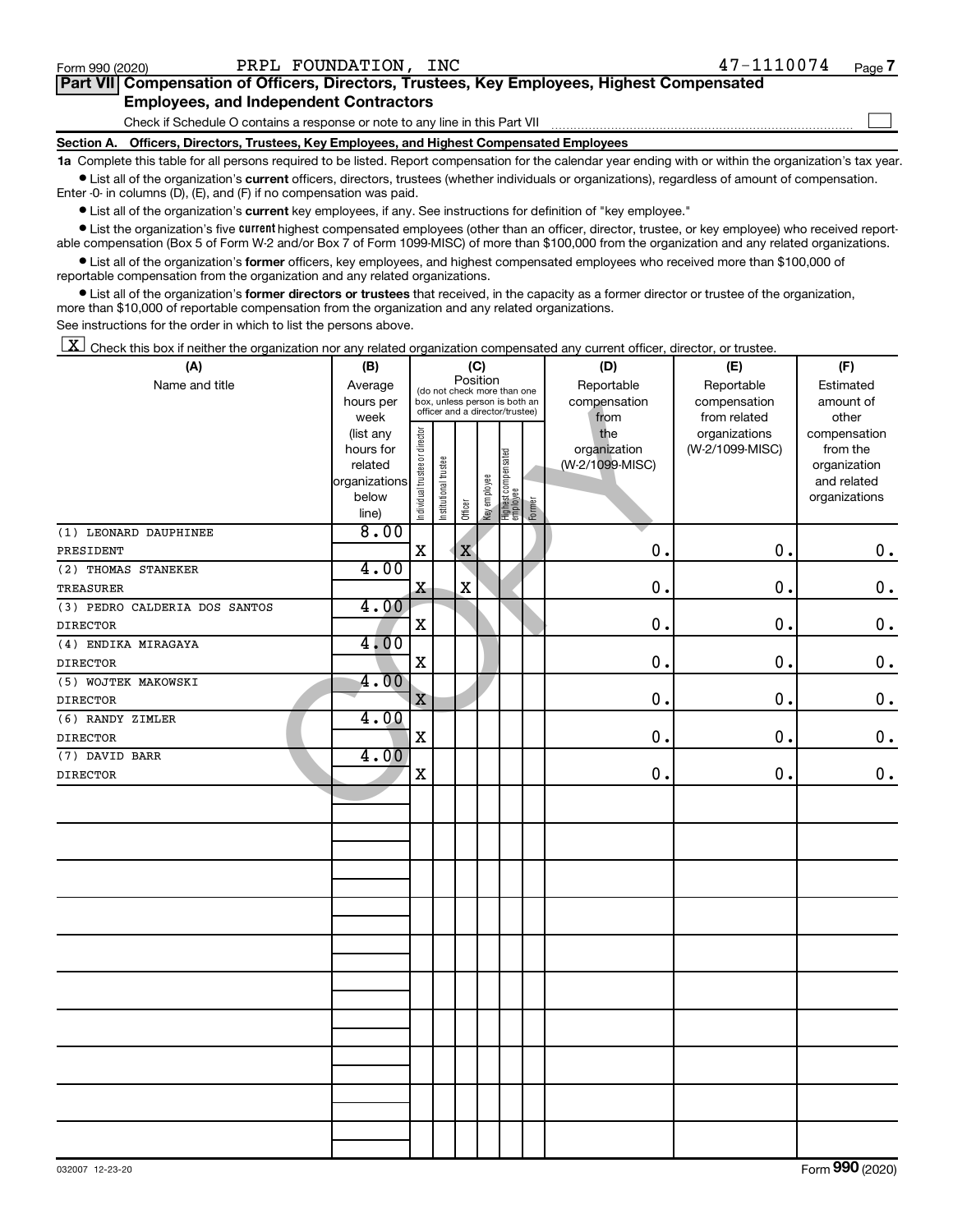|    | PRPL FOUNDATION,<br>Form 990 (2020)                                                                                                                                                                                                                    |                                                                      |                               | <b>INC</b>            |                 |              |                                                                                                 |        |                                           | 47-1110074                                        |                                      |                                         | Page 8                               |
|----|--------------------------------------------------------------------------------------------------------------------------------------------------------------------------------------------------------------------------------------------------------|----------------------------------------------------------------------|-------------------------------|-----------------------|-----------------|--------------|-------------------------------------------------------------------------------------------------|--------|-------------------------------------------|---------------------------------------------------|--------------------------------------|-----------------------------------------|--------------------------------------|
|    | <b>Part VII</b><br>Section A. Officers, Directors, Trustees, Key Employees, and Highest Compensated Employees (continued)                                                                                                                              |                                                                      |                               |                       |                 |              |                                                                                                 |        |                                           |                                                   |                                      |                                         |                                      |
|    | (A)<br>Name and title                                                                                                                                                                                                                                  | (B)<br>Average<br>hours per<br>week                                  |                               |                       | (C)<br>Position |              | (do not check more than one<br>box, unless person is both an<br>officer and a director/trustee) |        | (D)<br>Reportable<br>compensation<br>from | (E)<br>Reportable<br>compensation<br>from related |                                      | (F)<br>Estimated<br>amount of<br>other  |                                      |
|    |                                                                                                                                                                                                                                                        | (list any<br>hours for<br>related<br>organizations<br>below<br>line) | ndividual trustee or director | Institutional trustee | Officer         | Key employee | Highest compensated<br>  employee                                                               | Former | the<br>organization<br>(W-2/1099-MISC)    | organizations<br>(W-2/1099-MISC)                  |                                      | from the<br>organization<br>and related | compensation<br>organizations        |
|    |                                                                                                                                                                                                                                                        |                                                                      |                               |                       |                 |              |                                                                                                 |        |                                           |                                                   |                                      |                                         |                                      |
|    |                                                                                                                                                                                                                                                        |                                                                      |                               |                       |                 |              |                                                                                                 |        |                                           |                                                   |                                      |                                         |                                      |
|    |                                                                                                                                                                                                                                                        |                                                                      |                               |                       |                 |              |                                                                                                 |        |                                           |                                                   |                                      |                                         |                                      |
|    |                                                                                                                                                                                                                                                        |                                                                      |                               |                       |                 |              |                                                                                                 |        |                                           |                                                   |                                      |                                         |                                      |
|    |                                                                                                                                                                                                                                                        |                                                                      |                               |                       |                 |              |                                                                                                 |        |                                           |                                                   |                                      |                                         |                                      |
|    |                                                                                                                                                                                                                                                        |                                                                      |                               |                       |                 |              |                                                                                                 |        |                                           |                                                   |                                      |                                         |                                      |
|    |                                                                                                                                                                                                                                                        |                                                                      |                               |                       |                 |              |                                                                                                 |        |                                           |                                                   |                                      |                                         |                                      |
|    |                                                                                                                                                                                                                                                        |                                                                      |                               |                       |                 |              |                                                                                                 |        |                                           |                                                   |                                      |                                         |                                      |
|    | 1b Subtotal                                                                                                                                                                                                                                            |                                                                      |                               |                       |                 |              |                                                                                                 |        | $\overline{0}$ .                          |                                                   | $\overline{0}$ .                     |                                         | $\overline{0}$ .                     |
|    | c Total from continuation sheets to Part VII, Section A                                                                                                                                                                                                |                                                                      |                               |                       |                 |              |                                                                                                 |        | σ.<br>О.                                  |                                                   | $\overline{0}$ .<br>$\overline{0}$ . |                                         | $\overline{0}$ .<br>$\overline{0}$ . |
| 2  | Total number of individuals (including but not limited to those listed above) who received more than \$100,000 of reportable                                                                                                                           |                                                                      |                               |                       |                 |              |                                                                                                 |        |                                           |                                                   |                                      |                                         |                                      |
|    | compensation from the organization $\blacktriangleright$                                                                                                                                                                                               |                                                                      |                               |                       |                 |              |                                                                                                 |        |                                           |                                                   |                                      |                                         | 0                                    |
|    |                                                                                                                                                                                                                                                        |                                                                      |                               |                       |                 |              |                                                                                                 |        |                                           |                                                   |                                      | Yes                                     | No                                   |
| 3  | Did the organization list any former officer, director, trustee, key employee, or highest compensated employee on<br>line 1a? If "Yes," complete Schedule J for such individual                                                                        |                                                                      |                               |                       |                 |              |                                                                                                 |        |                                           |                                                   |                                      | З                                       | х                                    |
|    | For any individual listed on line 1a, is the sum of reportable compensation and other compensation from the organization<br>and related organizations greater than \$150,000? If "Yes," complete Schedule J for such individual                        |                                                                      |                               |                       |                 |              |                                                                                                 |        |                                           |                                                   |                                      | 4                                       | х                                    |
| 5  | Did any person listed on line 1a receive or accrue compensation from any unrelated organization or individual for services                                                                                                                             |                                                                      |                               |                       |                 |              |                                                                                                 |        |                                           |                                                   |                                      | 5                                       | x                                    |
|    | <b>Section B. Independent Contractors</b>                                                                                                                                                                                                              |                                                                      |                               |                       |                 |              |                                                                                                 |        |                                           |                                                   |                                      |                                         |                                      |
| 1. | Complete this table for your five highest compensated independent contractors that received more than \$100,000 of compensation from<br>the organization. Report compensation for the calendar year ending with or within the organization's tax year. |                                                                      |                               |                       |                 |              |                                                                                                 |        |                                           |                                                   |                                      |                                         |                                      |
|    | (A)<br>Name and business address                                                                                                                                                                                                                       |                                                                      |                               | <b>NONE</b>           |                 |              |                                                                                                 |        | (B)<br>Description of services            |                                                   |                                      | (C)<br>Compensation                     |                                      |
|    |                                                                                                                                                                                                                                                        |                                                                      |                               |                       |                 |              |                                                                                                 |        |                                           |                                                   |                                      |                                         |                                      |
|    |                                                                                                                                                                                                                                                        |                                                                      |                               |                       |                 |              |                                                                                                 |        |                                           |                                                   |                                      |                                         |                                      |
|    |                                                                                                                                                                                                                                                        |                                                                      |                               |                       |                 |              |                                                                                                 |        |                                           |                                                   |                                      |                                         |                                      |
|    |                                                                                                                                                                                                                                                        |                                                                      |                               |                       |                 |              |                                                                                                 |        |                                           |                                                   |                                      |                                         |                                      |
| 2  | Total number of independent contractors (including but not limited to those listed above) who received more than<br>\$100,000 of compensation from the organization                                                                                    |                                                                      |                               |                       |                 |              | 0                                                                                               |        |                                           |                                                   |                                      |                                         |                                      |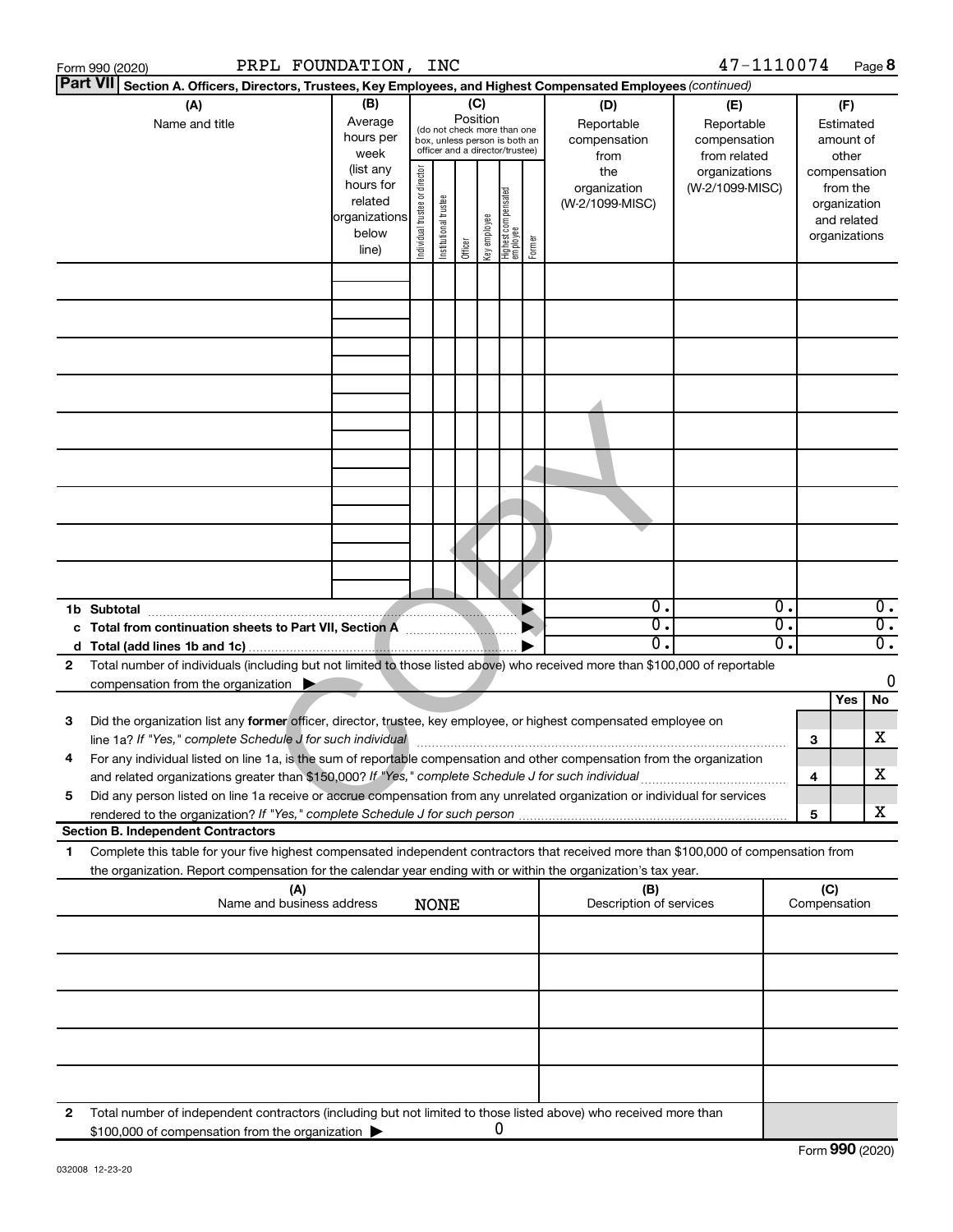|                                                           |                  |    | PRPL FOUNDATION, INC<br>Form 990 (2020)                                                                                                                  |                      |               |                   | 47-1110074                                     | Page 9                                                          |
|-----------------------------------------------------------|------------------|----|----------------------------------------------------------------------------------------------------------------------------------------------------------|----------------------|---------------|-------------------|------------------------------------------------|-----------------------------------------------------------------|
|                                                           | <b>Part VIII</b> |    | <b>Statement of Revenue</b>                                                                                                                              |                      |               |                   |                                                |                                                                 |
|                                                           |                  |    |                                                                                                                                                          |                      |               |                   |                                                |                                                                 |
|                                                           |                  |    |                                                                                                                                                          |                      | Total revenue | Related or exempt | Unrelated<br>function revenue business revenue | (D)<br>Revenue excluded<br>from tax under<br>sections 512 - 514 |
|                                                           |                  |    | 1 a Federated campaigns<br>  1a                                                                                                                          |                      |               |                   |                                                |                                                                 |
| Contributions, Gifts, Grants<br>and Other Similar Amounts |                  | b  | 1 <sub>b</sub><br>Membership dues                                                                                                                        |                      |               |                   |                                                |                                                                 |
|                                                           |                  | с  | 1 <sub>c</sub><br>Fundraising events                                                                                                                     |                      |               |                   |                                                |                                                                 |
|                                                           |                  | d  | 1 <sub>d</sub><br>Related organizations                                                                                                                  |                      |               |                   |                                                |                                                                 |
|                                                           |                  |    | Government grants (contributions)<br>1e                                                                                                                  |                      |               |                   |                                                |                                                                 |
|                                                           |                  |    | All other contributions, gifts, grants, and                                                                                                              |                      |               |                   |                                                |                                                                 |
|                                                           |                  |    | similar amounts not included above<br>1f                                                                                                                 | 564,966.             |               |                   |                                                |                                                                 |
|                                                           |                  |    | $1g$ \$<br>Noncash contributions included in lines 1a-1f                                                                                                 |                      | 564,966.      |                   |                                                |                                                                 |
|                                                           |                  |    |                                                                                                                                                          | <b>Business Code</b> |               |                   |                                                |                                                                 |
|                                                           | 2a               |    | MEMBERSHIP DUES                                                                                                                                          | 519100               | 713, 333.     | 713, 333.         |                                                |                                                                 |
| Program Service<br>Revenue                                |                  | b  |                                                                                                                                                          |                      |               |                   |                                                |                                                                 |
|                                                           |                  | c  | the control of the control of the control of the control of                                                                                              |                      |               |                   |                                                |                                                                 |
|                                                           |                  | d  | the contract of the contract of the contract of                                                                                                          |                      |               |                   |                                                |                                                                 |
|                                                           |                  |    |                                                                                                                                                          |                      |               |                   |                                                |                                                                 |
|                                                           |                  | f  |                                                                                                                                                          |                      |               |                   |                                                |                                                                 |
|                                                           |                  |    |                                                                                                                                                          | ►                    | 713,333.      |                   |                                                |                                                                 |
|                                                           | 3                |    | Investment income (including dividends, interest, and                                                                                                    |                      |               |                   |                                                |                                                                 |
|                                                           |                  |    |                                                                                                                                                          |                      |               |                   |                                                |                                                                 |
|                                                           | 4                |    | Income from investment of tax-exempt bond proceeds                                                                                                       |                      |               |                   |                                                |                                                                 |
|                                                           | 5                |    | (i) Real                                                                                                                                                 | (ii) Personal        |               |                   |                                                |                                                                 |
|                                                           |                  | 6а | Gross rents<br> 6a                                                                                                                                       |                      |               |                   |                                                |                                                                 |
|                                                           |                  | b  | .<br>6b<br>Less: rental expenses                                                                                                                         |                      |               |                   |                                                |                                                                 |
|                                                           |                  |    | 6c<br>Rental income or (loss)                                                                                                                            |                      |               |                   |                                                |                                                                 |
|                                                           |                  |    | d Net rental income or (loss)                                                                                                                            |                      |               |                   |                                                |                                                                 |
|                                                           |                  |    | (i) Securities<br>7 a Gross amount from sales of                                                                                                         | (ii) Other           |               |                   |                                                |                                                                 |
|                                                           |                  |    | assets other than inventory<br>7a                                                                                                                        |                      |               |                   |                                                |                                                                 |
|                                                           |                  |    | <b>b</b> Less: cost or other basis                                                                                                                       |                      |               |                   |                                                |                                                                 |
| evenue                                                    |                  |    | and sales expenses<br> 7b                                                                                                                                |                      |               |                   |                                                |                                                                 |
|                                                           |                  |    | 7c <br>c Gain or (loss)                                                                                                                                  |                      |               |                   |                                                |                                                                 |
| Œ                                                         |                  |    |                                                                                                                                                          |                      |               |                   |                                                |                                                                 |
| Other                                                     |                  |    | 8 a Gross income from fundraising events (not                                                                                                            |                      |               |                   |                                                |                                                                 |
|                                                           |                  |    | including $$$<br>of<br>contributions reported on line 1c). See                                                                                           |                      |               |                   |                                                |                                                                 |
|                                                           |                  |    | 8a                                                                                                                                                       |                      |               |                   |                                                |                                                                 |
|                                                           |                  |    | l 8b<br><b>b</b> Less: direct expenses                                                                                                                   |                      |               |                   |                                                |                                                                 |
|                                                           |                  |    | c Net income or (loss) from fundraising events                                                                                                           |                      |               |                   |                                                |                                                                 |
|                                                           |                  |    | 9 a Gross income from gaming activities. See                                                                                                             |                      |               |                   |                                                |                                                                 |
|                                                           |                  |    | 9a                                                                                                                                                       |                      |               |                   |                                                |                                                                 |
|                                                           |                  |    | l 9b                                                                                                                                                     |                      |               |                   |                                                |                                                                 |
|                                                           |                  |    | c Net income or (loss) from gaming activities                                                                                                            | ▶                    |               |                   |                                                |                                                                 |
|                                                           |                  |    | 10 a Gross sales of inventory, less returns                                                                                                              |                      |               |                   |                                                |                                                                 |
|                                                           |                  |    |                                                                                                                                                          |                      |               |                   |                                                |                                                                 |
|                                                           |                  |    | 10 <sub>b</sub><br><b>b</b> Less: cost of goods sold                                                                                                     |                      |               |                   |                                                |                                                                 |
|                                                           |                  |    | c Net income or (loss) from sales of inventory                                                                                                           | <b>Business Code</b> |               |                   |                                                |                                                                 |
|                                                           | 11a              |    |                                                                                                                                                          |                      |               |                   |                                                |                                                                 |
| Miscellaneous<br>Revenue                                  |                  | b  | the control of the control of the control of the control of the control of<br>the control of the control of the control of the control of the control of |                      |               |                   |                                                |                                                                 |
|                                                           |                  | с  | <u> 1989 - Johann Barbara, martxa alemaniar a</u>                                                                                                        |                      |               |                   |                                                |                                                                 |
|                                                           |                  |    |                                                                                                                                                          |                      |               |                   |                                                |                                                                 |
|                                                           |                  |    |                                                                                                                                                          |                      |               |                   |                                                |                                                                 |
|                                                           | 12               |    |                                                                                                                                                          |                      |               |                   | $\overline{0}$ .                               | 0.                                                              |

**9**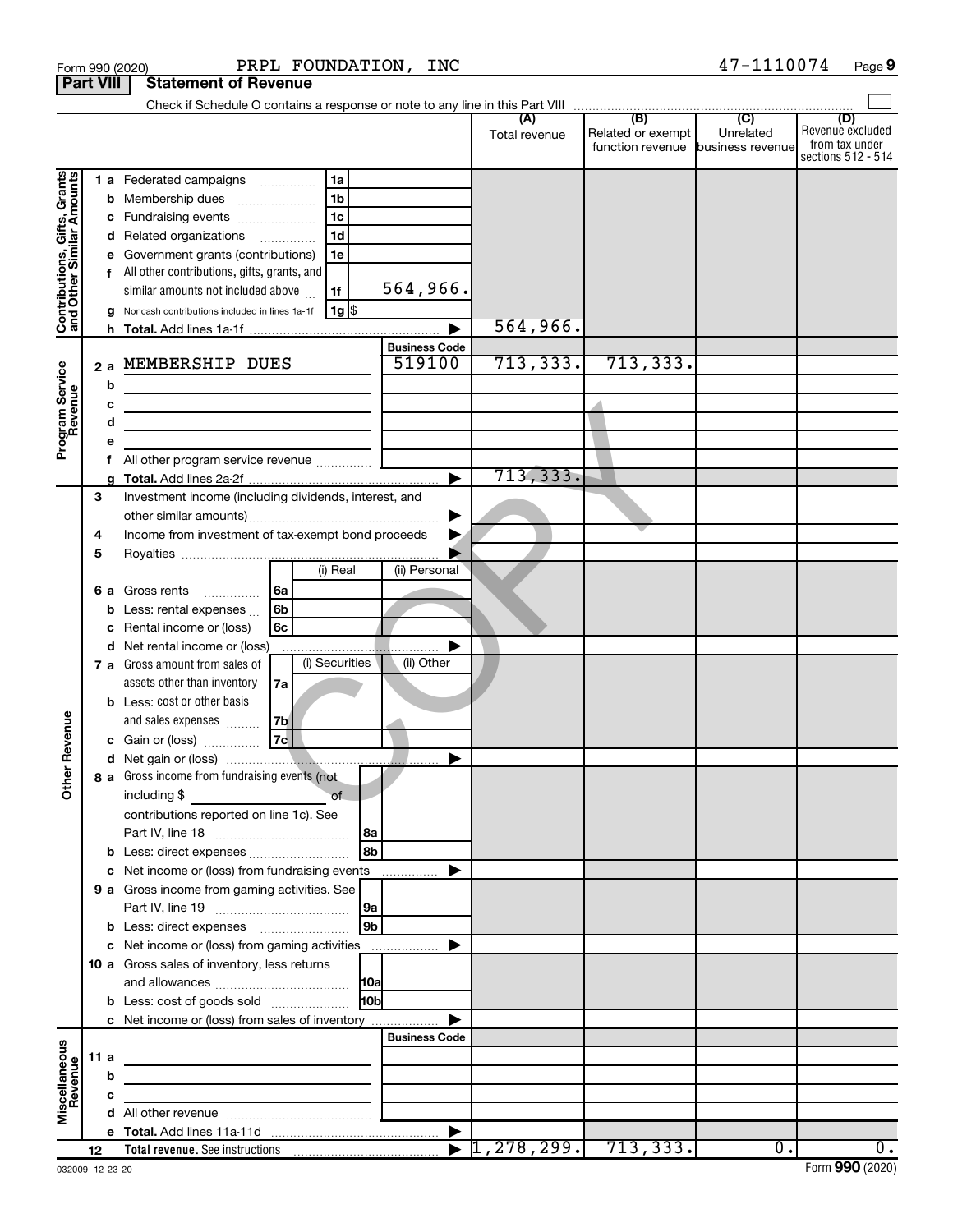|  | Form 990 (2020) |
|--|-----------------|

Form 990 (2020) Page PRPL FOUNDATION, INC 47-1110074 **Part IX Statement of Functional Expenses**

*Section 501(c)(3) and 501(c)(4) organizations must complete all columns. All other organizations must complete column (A).*

|              | Do not include amounts reported on lines 6b,<br>7b, 8b, 9b, and 10b of Part VIII.                                                                        | (A)<br>Total expenses | (B)<br>Program service<br>expenses | (C)<br>Management and<br>general expenses | (D)<br>Fundraising<br>expenses |  |  |  |  |
|--------------|----------------------------------------------------------------------------------------------------------------------------------------------------------|-----------------------|------------------------------------|-------------------------------------------|--------------------------------|--|--|--|--|
| 1            | Grants and other assistance to domestic organizations                                                                                                    |                       |                                    |                                           |                                |  |  |  |  |
|              | and domestic governments. See Part IV, line 21                                                                                                           |                       |                                    |                                           |                                |  |  |  |  |
| $\mathbf{2}$ | Grants and other assistance to domestic                                                                                                                  |                       |                                    |                                           |                                |  |  |  |  |
|              | individuals. See Part IV, line 22                                                                                                                        |                       |                                    |                                           |                                |  |  |  |  |
| 3            | Grants and other assistance to foreign                                                                                                                   |                       |                                    |                                           |                                |  |  |  |  |
|              | organizations, foreign governments, and foreign                                                                                                          |                       |                                    |                                           |                                |  |  |  |  |
|              | individuals. See Part IV, lines 15 and 16                                                                                                                |                       |                                    |                                           |                                |  |  |  |  |
| 4            | Benefits paid to or for members                                                                                                                          |                       |                                    |                                           |                                |  |  |  |  |
| 5            | Compensation of current officers, directors,                                                                                                             |                       |                                    |                                           |                                |  |  |  |  |
|              | trustees, and key employees                                                                                                                              |                       |                                    |                                           |                                |  |  |  |  |
| 6            | Compensation not included above to disqualified                                                                                                          |                       |                                    |                                           |                                |  |  |  |  |
|              | persons (as defined under section 4958(f)(1)) and                                                                                                        |                       |                                    |                                           |                                |  |  |  |  |
|              | persons described in section 4958(c)(3)(B)                                                                                                               |                       |                                    |                                           |                                |  |  |  |  |
| 7            |                                                                                                                                                          |                       |                                    |                                           |                                |  |  |  |  |
| 8            | Pension plan accruals and contributions (include                                                                                                         |                       |                                    |                                           |                                |  |  |  |  |
|              | section 401(k) and 403(b) employer contributions)                                                                                                        |                       |                                    |                                           |                                |  |  |  |  |
| 9            |                                                                                                                                                          |                       |                                    |                                           |                                |  |  |  |  |
| 10           |                                                                                                                                                          |                       |                                    |                                           |                                |  |  |  |  |
| 11           | Fees for services (nonemployees):                                                                                                                        |                       |                                    |                                           |                                |  |  |  |  |
| а            |                                                                                                                                                          | 93,064.               |                                    |                                           |                                |  |  |  |  |
|              |                                                                                                                                                          | 142.                  |                                    |                                           |                                |  |  |  |  |
|              |                                                                                                                                                          | 25,550.               |                                    |                                           |                                |  |  |  |  |
|              |                                                                                                                                                          |                       |                                    |                                           |                                |  |  |  |  |
| е            | Professional fundraising services. See Part IV, line 17                                                                                                  |                       |                                    |                                           |                                |  |  |  |  |
|              | Investment management fees                                                                                                                               |                       |                                    |                                           |                                |  |  |  |  |
| g            | Other. (If line 11g amount exceeds 10% of line 25,                                                                                                       | 10,780.               |                                    |                                           |                                |  |  |  |  |
|              | column (A) amount, list line 11g expenses on Sch O.)                                                                                                     | 4,140.                |                                    |                                           |                                |  |  |  |  |
| 12           |                                                                                                                                                          | 2,218.                |                                    |                                           |                                |  |  |  |  |
| 13           |                                                                                                                                                          | 4,130.                |                                    |                                           |                                |  |  |  |  |
| 14           |                                                                                                                                                          |                       |                                    |                                           |                                |  |  |  |  |
| 15<br>16     |                                                                                                                                                          |                       |                                    |                                           |                                |  |  |  |  |
| 17           | Travel                                                                                                                                                   | 2,740.                |                                    |                                           |                                |  |  |  |  |
| 18           | Payments of travel or entertainment expenses                                                                                                             |                       |                                    |                                           |                                |  |  |  |  |
|              | for any federal, state, or local public officials                                                                                                        |                       |                                    |                                           |                                |  |  |  |  |
| 19           | Conferences, conventions, and meetings                                                                                                                   |                       |                                    |                                           |                                |  |  |  |  |
| 20           | Interest                                                                                                                                                 |                       |                                    |                                           |                                |  |  |  |  |
| 21           |                                                                                                                                                          |                       |                                    |                                           |                                |  |  |  |  |
| 22           | Depreciation, depletion, and amortization                                                                                                                |                       |                                    |                                           |                                |  |  |  |  |
| 23           | Insurance                                                                                                                                                | 1,847.                |                                    |                                           |                                |  |  |  |  |
| 24           | Other expenses. Itemize expenses not covered<br>above (List miscellaneous expenses on line 24e. If<br>line 24e amount exceeds 10% of line 25, column (A) |                       |                                    |                                           |                                |  |  |  |  |
|              | amount, list line 24e expenses on Schedule O.)                                                                                                           |                       |                                    |                                           |                                |  |  |  |  |
| a            | PROJECT EXPENSES                                                                                                                                         | 960, 130.             |                                    |                                           |                                |  |  |  |  |
|              | <b>BAD DEBT</b>                                                                                                                                          | 42,500.               |                                    |                                           |                                |  |  |  |  |
| с            |                                                                                                                                                          |                       |                                    |                                           |                                |  |  |  |  |
| d            |                                                                                                                                                          |                       |                                    |                                           |                                |  |  |  |  |
| е            | All other expenses                                                                                                                                       |                       |                                    |                                           |                                |  |  |  |  |
| 25           | Total functional expenses. Add lines 1 through 24e                                                                                                       | 1,147,241.            |                                    |                                           |                                |  |  |  |  |
| 26           | Joint costs. Complete this line only if the organization<br>reported in column (B) joint costs from a combined                                           |                       |                                    |                                           |                                |  |  |  |  |
|              | educational campaign and fundraising solicitation.                                                                                                       |                       |                                    |                                           |                                |  |  |  |  |
|              | Check here $\blacktriangleright$<br>if following SOP 98-2 (ASC 958-720)                                                                                  |                       |                                    |                                           |                                |  |  |  |  |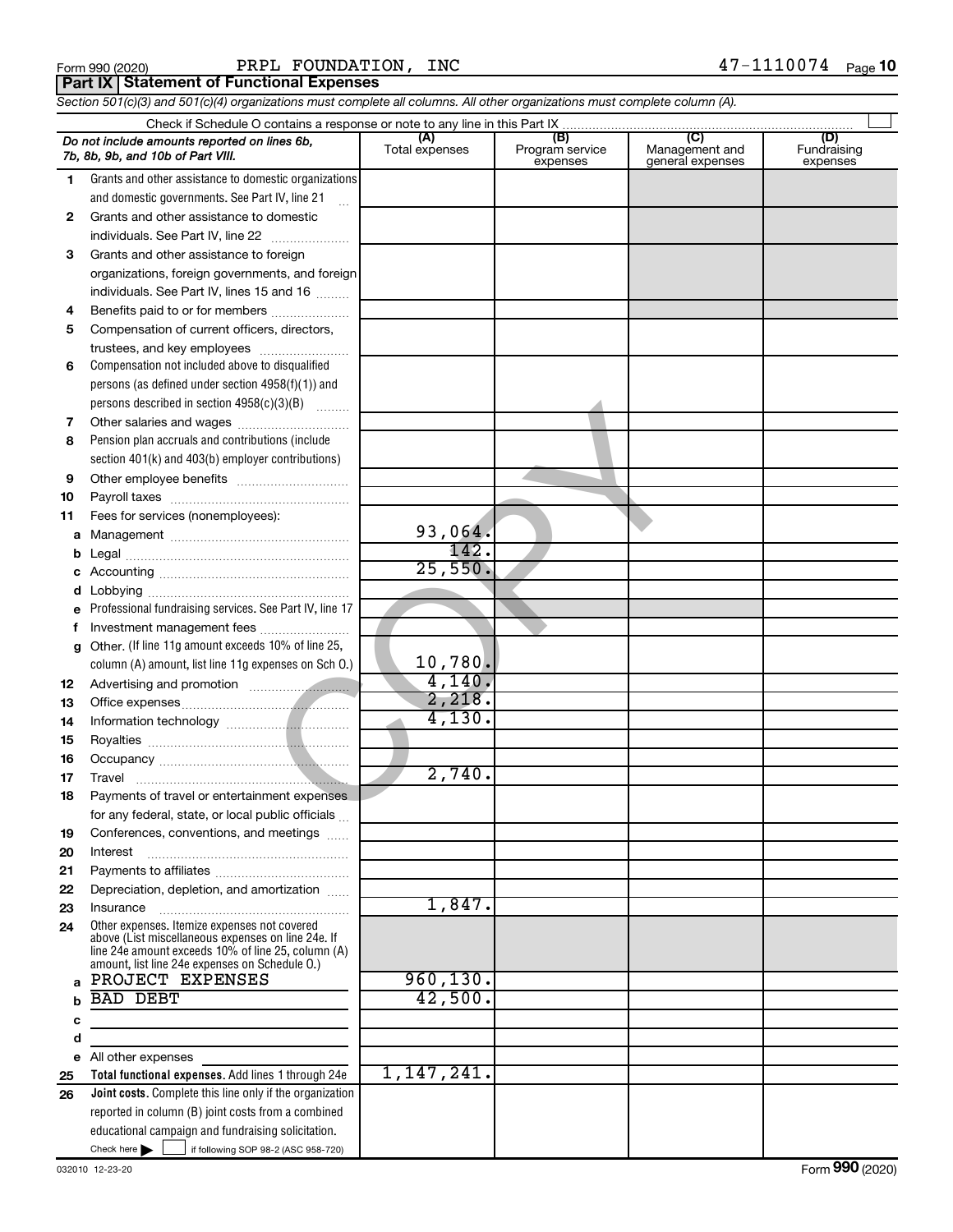| Form 990 (2020) | INC<br>FOUNDATION,<br>PRPL | 1110074<br>1 7<br>Page |
|-----------------|----------------------------|------------------------|
|-----------------|----------------------------|------------------------|

 $\perp$ 

**1 2**

**(A) (B)** Check if Schedule O contains a response or note to any line in this Part X Beginning of year  $\vert$  | End of year Cash - non-interest-bearing ~~~~~~~~~~~~~~~~~~~~~~~~~ Savings and temporary cash investments ~~~~~~~~~~~~~~~~~~ Pledges and grants receivable, net ~~~~~~~~~~~~~~~~~~~~~ Accounts receivable, net ~~~~~~~~~~~~~~~~~~~~~~~~~~ Loans and other receivables from any current or former officer, director, trustee, key employee, creator or founder, substantial contributor, or 35% controlled entity or family member of any of these persons ~~~~~~~~~ Loans and other receivables from other disqualified persons (as defined  $377,186.$  1 785,101.

| 426,048.<br>80, 250.<br>4<br>4<br>Loans and other receivables from any current or former officer, director,<br>5<br>trustee, key employee, creator or founder, substantial contributor, or 35%<br>5<br>controlled entity or family member of any of these persons<br>Loans and other receivables from other disqualified persons (as defined<br>6<br>under section 4958(f)(1)), and persons described in section 4958(c)(3)(B)<br>6<br>$\overline{7}$<br>7<br>Assets<br>8<br>8<br>12,484.<br>9<br>9<br>Prepaid expenses and deferred charges<br><b>10a</b> Land, buildings, and equipment: cost or other<br>basis. Complete Part VI of Schedule D    10a<br>10b<br>10c<br>11<br>11<br>12<br>12<br>13<br>13<br>14<br>14<br>15<br>15<br>803, 234.<br>877,835.<br>16<br>16<br>78,051.<br>113,699.<br>17<br>17<br>18<br>18<br>582,476.<br>561,667.<br>19<br>19<br>20<br>20<br>21<br>21<br>Escrow or custodial account liability. Complete Part IV of Schedule D<br>22<br>Loans and other payables to any current or former officer, director,<br>Liabilities<br>trustee, key employee, creator or founder, substantial contributor, or 35%<br>22<br>23<br>Secured mortgages and notes payable to unrelated third parties<br>23<br>24<br>Unsecured notes and loans payable to unrelated third parties<br>24<br>25<br>Other liabilities (including federal income tax, payables to related third<br>parties, and other liabilities not included on lines 17-24). Complete Part X<br>25<br>of Schedule D<br>696, 175.<br>639,718.<br>26<br>26<br>Total liabilities. Add lines 17 through 25<br>Organizations that follow FASB ASC 958, check here $\blacktriangleright \lfloor X \rfloor$<br>d Balances<br>and complete lines 27, 28, 32, and 33.<br>107,059.<br>225,633.<br>27<br>27<br>12,484.<br>28<br>28<br>Organizations that do not follow FASB ASC 958, check here $\blacktriangleright$<br>Net Assets or Fun<br>and complete lines 29 through 33.<br>29<br>29<br>Paid-in or capital surplus, or land, building, or equipment fund<br>30<br>30<br>Retained earnings, endowment, accumulated income, or other funds<br>31<br>31<br>107,059.<br>238, 117.<br>32<br>32<br>803, 234.<br>877,835.<br>33<br>33<br>Total liabilities and net assets/fund balances<br>Form 990 (2020) | 3 |  |  | 3 |  |
|-------------------------------------------------------------------------------------------------------------------------------------------------------------------------------------------------------------------------------------------------------------------------------------------------------------------------------------------------------------------------------------------------------------------------------------------------------------------------------------------------------------------------------------------------------------------------------------------------------------------------------------------------------------------------------------------------------------------------------------------------------------------------------------------------------------------------------------------------------------------------------------------------------------------------------------------------------------------------------------------------------------------------------------------------------------------------------------------------------------------------------------------------------------------------------------------------------------------------------------------------------------------------------------------------------------------------------------------------------------------------------------------------------------------------------------------------------------------------------------------------------------------------------------------------------------------------------------------------------------------------------------------------------------------------------------------------------------------------------------------------------------------------------------------------------------------------------------------------------------------------------------------------------------------------------------------------------------------------------------------------------------------------------------------------------------------------------------------------------------------------------------------------------------------------------------------------------------------------------------------------------------------------------|---|--|--|---|--|
|                                                                                                                                                                                                                                                                                                                                                                                                                                                                                                                                                                                                                                                                                                                                                                                                                                                                                                                                                                                                                                                                                                                                                                                                                                                                                                                                                                                                                                                                                                                                                                                                                                                                                                                                                                                                                                                                                                                                                                                                                                                                                                                                                                                                                                                                               |   |  |  |   |  |
|                                                                                                                                                                                                                                                                                                                                                                                                                                                                                                                                                                                                                                                                                                                                                                                                                                                                                                                                                                                                                                                                                                                                                                                                                                                                                                                                                                                                                                                                                                                                                                                                                                                                                                                                                                                                                                                                                                                                                                                                                                                                                                                                                                                                                                                                               |   |  |  |   |  |
|                                                                                                                                                                                                                                                                                                                                                                                                                                                                                                                                                                                                                                                                                                                                                                                                                                                                                                                                                                                                                                                                                                                                                                                                                                                                                                                                                                                                                                                                                                                                                                                                                                                                                                                                                                                                                                                                                                                                                                                                                                                                                                                                                                                                                                                                               |   |  |  |   |  |
|                                                                                                                                                                                                                                                                                                                                                                                                                                                                                                                                                                                                                                                                                                                                                                                                                                                                                                                                                                                                                                                                                                                                                                                                                                                                                                                                                                                                                                                                                                                                                                                                                                                                                                                                                                                                                                                                                                                                                                                                                                                                                                                                                                                                                                                                               |   |  |  |   |  |
|                                                                                                                                                                                                                                                                                                                                                                                                                                                                                                                                                                                                                                                                                                                                                                                                                                                                                                                                                                                                                                                                                                                                                                                                                                                                                                                                                                                                                                                                                                                                                                                                                                                                                                                                                                                                                                                                                                                                                                                                                                                                                                                                                                                                                                                                               |   |  |  |   |  |
|                                                                                                                                                                                                                                                                                                                                                                                                                                                                                                                                                                                                                                                                                                                                                                                                                                                                                                                                                                                                                                                                                                                                                                                                                                                                                                                                                                                                                                                                                                                                                                                                                                                                                                                                                                                                                                                                                                                                                                                                                                                                                                                                                                                                                                                                               |   |  |  |   |  |
|                                                                                                                                                                                                                                                                                                                                                                                                                                                                                                                                                                                                                                                                                                                                                                                                                                                                                                                                                                                                                                                                                                                                                                                                                                                                                                                                                                                                                                                                                                                                                                                                                                                                                                                                                                                                                                                                                                                                                                                                                                                                                                                                                                                                                                                                               |   |  |  |   |  |
|                                                                                                                                                                                                                                                                                                                                                                                                                                                                                                                                                                                                                                                                                                                                                                                                                                                                                                                                                                                                                                                                                                                                                                                                                                                                                                                                                                                                                                                                                                                                                                                                                                                                                                                                                                                                                                                                                                                                                                                                                                                                                                                                                                                                                                                                               |   |  |  |   |  |
|                                                                                                                                                                                                                                                                                                                                                                                                                                                                                                                                                                                                                                                                                                                                                                                                                                                                                                                                                                                                                                                                                                                                                                                                                                                                                                                                                                                                                                                                                                                                                                                                                                                                                                                                                                                                                                                                                                                                                                                                                                                                                                                                                                                                                                                                               |   |  |  |   |  |
|                                                                                                                                                                                                                                                                                                                                                                                                                                                                                                                                                                                                                                                                                                                                                                                                                                                                                                                                                                                                                                                                                                                                                                                                                                                                                                                                                                                                                                                                                                                                                                                                                                                                                                                                                                                                                                                                                                                                                                                                                                                                                                                                                                                                                                                                               |   |  |  |   |  |
|                                                                                                                                                                                                                                                                                                                                                                                                                                                                                                                                                                                                                                                                                                                                                                                                                                                                                                                                                                                                                                                                                                                                                                                                                                                                                                                                                                                                                                                                                                                                                                                                                                                                                                                                                                                                                                                                                                                                                                                                                                                                                                                                                                                                                                                                               |   |  |  |   |  |
|                                                                                                                                                                                                                                                                                                                                                                                                                                                                                                                                                                                                                                                                                                                                                                                                                                                                                                                                                                                                                                                                                                                                                                                                                                                                                                                                                                                                                                                                                                                                                                                                                                                                                                                                                                                                                                                                                                                                                                                                                                                                                                                                                                                                                                                                               |   |  |  |   |  |
|                                                                                                                                                                                                                                                                                                                                                                                                                                                                                                                                                                                                                                                                                                                                                                                                                                                                                                                                                                                                                                                                                                                                                                                                                                                                                                                                                                                                                                                                                                                                                                                                                                                                                                                                                                                                                                                                                                                                                                                                                                                                                                                                                                                                                                                                               |   |  |  |   |  |
|                                                                                                                                                                                                                                                                                                                                                                                                                                                                                                                                                                                                                                                                                                                                                                                                                                                                                                                                                                                                                                                                                                                                                                                                                                                                                                                                                                                                                                                                                                                                                                                                                                                                                                                                                                                                                                                                                                                                                                                                                                                                                                                                                                                                                                                                               |   |  |  |   |  |
|                                                                                                                                                                                                                                                                                                                                                                                                                                                                                                                                                                                                                                                                                                                                                                                                                                                                                                                                                                                                                                                                                                                                                                                                                                                                                                                                                                                                                                                                                                                                                                                                                                                                                                                                                                                                                                                                                                                                                                                                                                                                                                                                                                                                                                                                               |   |  |  |   |  |
|                                                                                                                                                                                                                                                                                                                                                                                                                                                                                                                                                                                                                                                                                                                                                                                                                                                                                                                                                                                                                                                                                                                                                                                                                                                                                                                                                                                                                                                                                                                                                                                                                                                                                                                                                                                                                                                                                                                                                                                                                                                                                                                                                                                                                                                                               |   |  |  |   |  |
|                                                                                                                                                                                                                                                                                                                                                                                                                                                                                                                                                                                                                                                                                                                                                                                                                                                                                                                                                                                                                                                                                                                                                                                                                                                                                                                                                                                                                                                                                                                                                                                                                                                                                                                                                                                                                                                                                                                                                                                                                                                                                                                                                                                                                                                                               |   |  |  |   |  |
|                                                                                                                                                                                                                                                                                                                                                                                                                                                                                                                                                                                                                                                                                                                                                                                                                                                                                                                                                                                                                                                                                                                                                                                                                                                                                                                                                                                                                                                                                                                                                                                                                                                                                                                                                                                                                                                                                                                                                                                                                                                                                                                                                                                                                                                                               |   |  |  |   |  |
|                                                                                                                                                                                                                                                                                                                                                                                                                                                                                                                                                                                                                                                                                                                                                                                                                                                                                                                                                                                                                                                                                                                                                                                                                                                                                                                                                                                                                                                                                                                                                                                                                                                                                                                                                                                                                                                                                                                                                                                                                                                                                                                                                                                                                                                                               |   |  |  |   |  |
|                                                                                                                                                                                                                                                                                                                                                                                                                                                                                                                                                                                                                                                                                                                                                                                                                                                                                                                                                                                                                                                                                                                                                                                                                                                                                                                                                                                                                                                                                                                                                                                                                                                                                                                                                                                                                                                                                                                                                                                                                                                                                                                                                                                                                                                                               |   |  |  |   |  |
|                                                                                                                                                                                                                                                                                                                                                                                                                                                                                                                                                                                                                                                                                                                                                                                                                                                                                                                                                                                                                                                                                                                                                                                                                                                                                                                                                                                                                                                                                                                                                                                                                                                                                                                                                                                                                                                                                                                                                                                                                                                                                                                                                                                                                                                                               |   |  |  |   |  |
|                                                                                                                                                                                                                                                                                                                                                                                                                                                                                                                                                                                                                                                                                                                                                                                                                                                                                                                                                                                                                                                                                                                                                                                                                                                                                                                                                                                                                                                                                                                                                                                                                                                                                                                                                                                                                                                                                                                                                                                                                                                                                                                                                                                                                                                                               |   |  |  |   |  |
|                                                                                                                                                                                                                                                                                                                                                                                                                                                                                                                                                                                                                                                                                                                                                                                                                                                                                                                                                                                                                                                                                                                                                                                                                                                                                                                                                                                                                                                                                                                                                                                                                                                                                                                                                                                                                                                                                                                                                                                                                                                                                                                                                                                                                                                                               |   |  |  |   |  |
|                                                                                                                                                                                                                                                                                                                                                                                                                                                                                                                                                                                                                                                                                                                                                                                                                                                                                                                                                                                                                                                                                                                                                                                                                                                                                                                                                                                                                                                                                                                                                                                                                                                                                                                                                                                                                                                                                                                                                                                                                                                                                                                                                                                                                                                                               |   |  |  |   |  |
|                                                                                                                                                                                                                                                                                                                                                                                                                                                                                                                                                                                                                                                                                                                                                                                                                                                                                                                                                                                                                                                                                                                                                                                                                                                                                                                                                                                                                                                                                                                                                                                                                                                                                                                                                                                                                                                                                                                                                                                                                                                                                                                                                                                                                                                                               |   |  |  |   |  |
|                                                                                                                                                                                                                                                                                                                                                                                                                                                                                                                                                                                                                                                                                                                                                                                                                                                                                                                                                                                                                                                                                                                                                                                                                                                                                                                                                                                                                                                                                                                                                                                                                                                                                                                                                                                                                                                                                                                                                                                                                                                                                                                                                                                                                                                                               |   |  |  |   |  |
|                                                                                                                                                                                                                                                                                                                                                                                                                                                                                                                                                                                                                                                                                                                                                                                                                                                                                                                                                                                                                                                                                                                                                                                                                                                                                                                                                                                                                                                                                                                                                                                                                                                                                                                                                                                                                                                                                                                                                                                                                                                                                                                                                                                                                                                                               |   |  |  |   |  |
|                                                                                                                                                                                                                                                                                                                                                                                                                                                                                                                                                                                                                                                                                                                                                                                                                                                                                                                                                                                                                                                                                                                                                                                                                                                                                                                                                                                                                                                                                                                                                                                                                                                                                                                                                                                                                                                                                                                                                                                                                                                                                                                                                                                                                                                                               |   |  |  |   |  |
|                                                                                                                                                                                                                                                                                                                                                                                                                                                                                                                                                                                                                                                                                                                                                                                                                                                                                                                                                                                                                                                                                                                                                                                                                                                                                                                                                                                                                                                                                                                                                                                                                                                                                                                                                                                                                                                                                                                                                                                                                                                                                                                                                                                                                                                                               |   |  |  |   |  |
|                                                                                                                                                                                                                                                                                                                                                                                                                                                                                                                                                                                                                                                                                                                                                                                                                                                                                                                                                                                                                                                                                                                                                                                                                                                                                                                                                                                                                                                                                                                                                                                                                                                                                                                                                                                                                                                                                                                                                                                                                                                                                                                                                                                                                                                                               |   |  |  |   |  |
|                                                                                                                                                                                                                                                                                                                                                                                                                                                                                                                                                                                                                                                                                                                                                                                                                                                                                                                                                                                                                                                                                                                                                                                                                                                                                                                                                                                                                                                                                                                                                                                                                                                                                                                                                                                                                                                                                                                                                                                                                                                                                                                                                                                                                                                                               |   |  |  |   |  |
|                                                                                                                                                                                                                                                                                                                                                                                                                                                                                                                                                                                                                                                                                                                                                                                                                                                                                                                                                                                                                                                                                                                                                                                                                                                                                                                                                                                                                                                                                                                                                                                                                                                                                                                                                                                                                                                                                                                                                                                                                                                                                                                                                                                                                                                                               |   |  |  |   |  |
|                                                                                                                                                                                                                                                                                                                                                                                                                                                                                                                                                                                                                                                                                                                                                                                                                                                                                                                                                                                                                                                                                                                                                                                                                                                                                                                                                                                                                                                                                                                                                                                                                                                                                                                                                                                                                                                                                                                                                                                                                                                                                                                                                                                                                                                                               |   |  |  |   |  |
|                                                                                                                                                                                                                                                                                                                                                                                                                                                                                                                                                                                                                                                                                                                                                                                                                                                                                                                                                                                                                                                                                                                                                                                                                                                                                                                                                                                                                                                                                                                                                                                                                                                                                                                                                                                                                                                                                                                                                                                                                                                                                                                                                                                                                                                                               |   |  |  |   |  |
|                                                                                                                                                                                                                                                                                                                                                                                                                                                                                                                                                                                                                                                                                                                                                                                                                                                                                                                                                                                                                                                                                                                                                                                                                                                                                                                                                                                                                                                                                                                                                                                                                                                                                                                                                                                                                                                                                                                                                                                                                                                                                                                                                                                                                                                                               |   |  |  |   |  |
|                                                                                                                                                                                                                                                                                                                                                                                                                                                                                                                                                                                                                                                                                                                                                                                                                                                                                                                                                                                                                                                                                                                                                                                                                                                                                                                                                                                                                                                                                                                                                                                                                                                                                                                                                                                                                                                                                                                                                                                                                                                                                                                                                                                                                                                                               |   |  |  |   |  |
|                                                                                                                                                                                                                                                                                                                                                                                                                                                                                                                                                                                                                                                                                                                                                                                                                                                                                                                                                                                                                                                                                                                                                                                                                                                                                                                                                                                                                                                                                                                                                                                                                                                                                                                                                                                                                                                                                                                                                                                                                                                                                                                                                                                                                                                                               |   |  |  |   |  |
|                                                                                                                                                                                                                                                                                                                                                                                                                                                                                                                                                                                                                                                                                                                                                                                                                                                                                                                                                                                                                                                                                                                                                                                                                                                                                                                                                                                                                                                                                                                                                                                                                                                                                                                                                                                                                                                                                                                                                                                                                                                                                                                                                                                                                                                                               |   |  |  |   |  |
|                                                                                                                                                                                                                                                                                                                                                                                                                                                                                                                                                                                                                                                                                                                                                                                                                                                                                                                                                                                                                                                                                                                                                                                                                                                                                                                                                                                                                                                                                                                                                                                                                                                                                                                                                                                                                                                                                                                                                                                                                                                                                                                                                                                                                                                                               |   |  |  |   |  |
|                                                                                                                                                                                                                                                                                                                                                                                                                                                                                                                                                                                                                                                                                                                                                                                                                                                                                                                                                                                                                                                                                                                                                                                                                                                                                                                                                                                                                                                                                                                                                                                                                                                                                                                                                                                                                                                                                                                                                                                                                                                                                                                                                                                                                                                                               |   |  |  |   |  |
|                                                                                                                                                                                                                                                                                                                                                                                                                                                                                                                                                                                                                                                                                                                                                                                                                                                                                                                                                                                                                                                                                                                                                                                                                                                                                                                                                                                                                                                                                                                                                                                                                                                                                                                                                                                                                                                                                                                                                                                                                                                                                                                                                                                                                                                                               |   |  |  |   |  |
|                                                                                                                                                                                                                                                                                                                                                                                                                                                                                                                                                                                                                                                                                                                                                                                                                                                                                                                                                                                                                                                                                                                                                                                                                                                                                                                                                                                                                                                                                                                                                                                                                                                                                                                                                                                                                                                                                                                                                                                                                                                                                                                                                                                                                                                                               |   |  |  |   |  |
|                                                                                                                                                                                                                                                                                                                                                                                                                                                                                                                                                                                                                                                                                                                                                                                                                                                                                                                                                                                                                                                                                                                                                                                                                                                                                                                                                                                                                                                                                                                                                                                                                                                                                                                                                                                                                                                                                                                                                                                                                                                                                                                                                                                                                                                                               |   |  |  |   |  |

**Part X Balance Sheet**

**1 2**  $\mathbf{a}$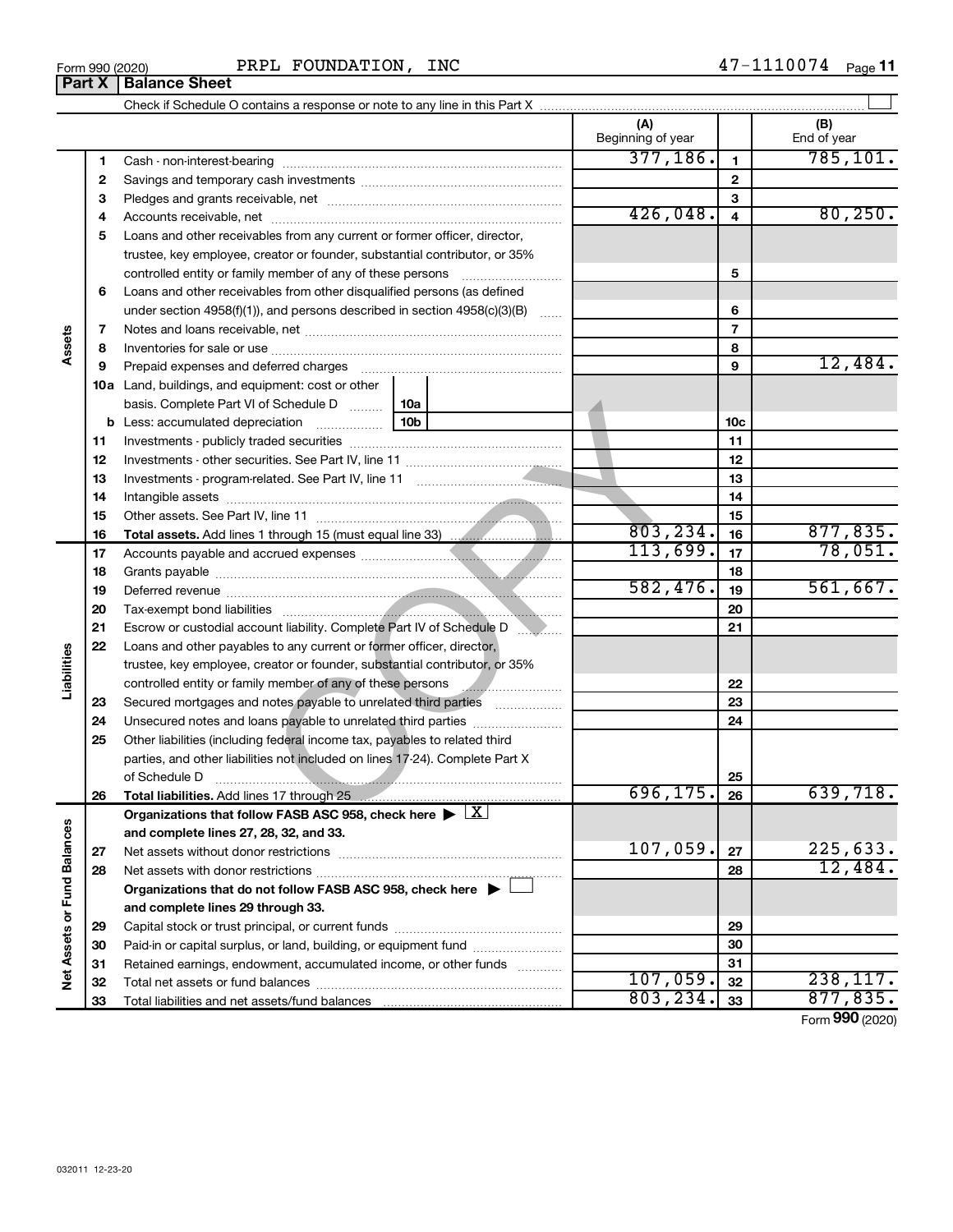|              | PRPL FOUNDATION, INC<br>Form 990 (2020)                                                                                                                                                                                        |                         | 47-1110074 |                |     | Page 12         |
|--------------|--------------------------------------------------------------------------------------------------------------------------------------------------------------------------------------------------------------------------------|-------------------------|------------|----------------|-----|-----------------|
|              | Part XI   Reconciliation of Net Assets                                                                                                                                                                                         |                         |            |                |     |                 |
|              |                                                                                                                                                                                                                                |                         |            |                |     |                 |
|              |                                                                                                                                                                                                                                |                         |            |                |     |                 |
| 1            |                                                                                                                                                                                                                                | $\mathbf{1}$            | 1,278,299. |                |     |                 |
| $\mathbf{2}$ |                                                                                                                                                                                                                                | $\overline{2}$          | 1,147,241. |                |     |                 |
| 3            |                                                                                                                                                                                                                                | 3                       |            |                |     | 131,058.        |
| 4            |                                                                                                                                                                                                                                | $\overline{\mathbf{4}}$ |            |                |     | 107,059.        |
| 5            | Net unrealized gains (losses) on investments [11] matter in the context of the context of the context of the context of the context of the context of the context of the context of the context of the context of the context  | 5                       |            |                |     |                 |
| 6            |                                                                                                                                                                                                                                | 6                       |            |                |     |                 |
| 7            |                                                                                                                                                                                                                                | $\overline{7}$          |            |                |     |                 |
| 8            | Prior period adjustments [111] material contracts and adjustments and contracts are contracted adjustments and contract and contract and contract and contract and contract and contract and contract and contract and contrac | 8                       |            |                |     |                 |
| 9            | Other changes in net assets or fund balances (explain on Schedule O) [11] contains an intermal contains an orthogogle                                                                                                          | 9                       |            |                |     | 0.              |
| 10           | Net assets or fund balances at end of year. Combine lines 3 through 9 (must equal Part X, line 32,                                                                                                                             |                         |            |                |     |                 |
|              |                                                                                                                                                                                                                                | 10                      |            |                |     | 238,117.        |
|              | Part XII Financial Statements and Reporting                                                                                                                                                                                    |                         |            |                |     |                 |
|              |                                                                                                                                                                                                                                |                         |            |                |     |                 |
|              |                                                                                                                                                                                                                                |                         |            |                | Yes | No              |
| 1            | $\boxed{\mathbf{X}}$ Accrual<br>Accounting method used to prepare the Form 990: [130] Cash<br>Other                                                                                                                            |                         |            |                |     |                 |
|              | If the organization changed its method of accounting from a prior year or checked "Other," explain in Schedule O.                                                                                                              |                         |            |                |     |                 |
|              |                                                                                                                                                                                                                                |                         |            | 2a             |     | x               |
|              | If "Yes," check a box below to indicate whether the financial statements for the year were compiled or reviewed on a                                                                                                           |                         |            |                |     |                 |
|              | separate basis, consolidated basis, or both:                                                                                                                                                                                   |                         |            |                |     |                 |
|              | Separate basis<br>Consolidated basis<br><b>Both consolidated and separate basis</b>                                                                                                                                            |                         |            |                |     |                 |
| b            |                                                                                                                                                                                                                                |                         |            | 2 <sub>b</sub> |     | х               |
|              | If "Yes," check a box below to indicate whether the financial statements for the year were audited on a separate basis,                                                                                                        |                         |            |                |     |                 |
|              | consolidated basis, or both:                                                                                                                                                                                                   |                         |            |                |     |                 |
|              | Separate basis<br><b>Consolidated basis</b><br>Both consolidated and separate basis                                                                                                                                            |                         |            |                |     |                 |
|              | c If "Yes" to line 2a or 2b, does the organization have a committee that assumes responsibility for oversight of the audit,                                                                                                    |                         |            |                |     |                 |
|              |                                                                                                                                                                                                                                |                         |            | 2c             |     |                 |
|              | If the organization changed either its oversight process or selection process during the tax year, explain on Schedule O.                                                                                                      |                         |            |                |     |                 |
|              | 3a As a result of a federal award, was the organization required to undergo an audit or audits as set forth in the Single Audit                                                                                                |                         |            |                |     | х               |
|              |                                                                                                                                                                                                                                |                         |            | 3a             |     |                 |
|              | b If "Yes," did the organization undergo the required audit or audits? If the organization did not undergo the required audit                                                                                                  |                         |            |                |     |                 |
|              |                                                                                                                                                                                                                                |                         |            | 3b             |     | Form 990 (2020) |
|              |                                                                                                                                                                                                                                |                         |            |                |     |                 |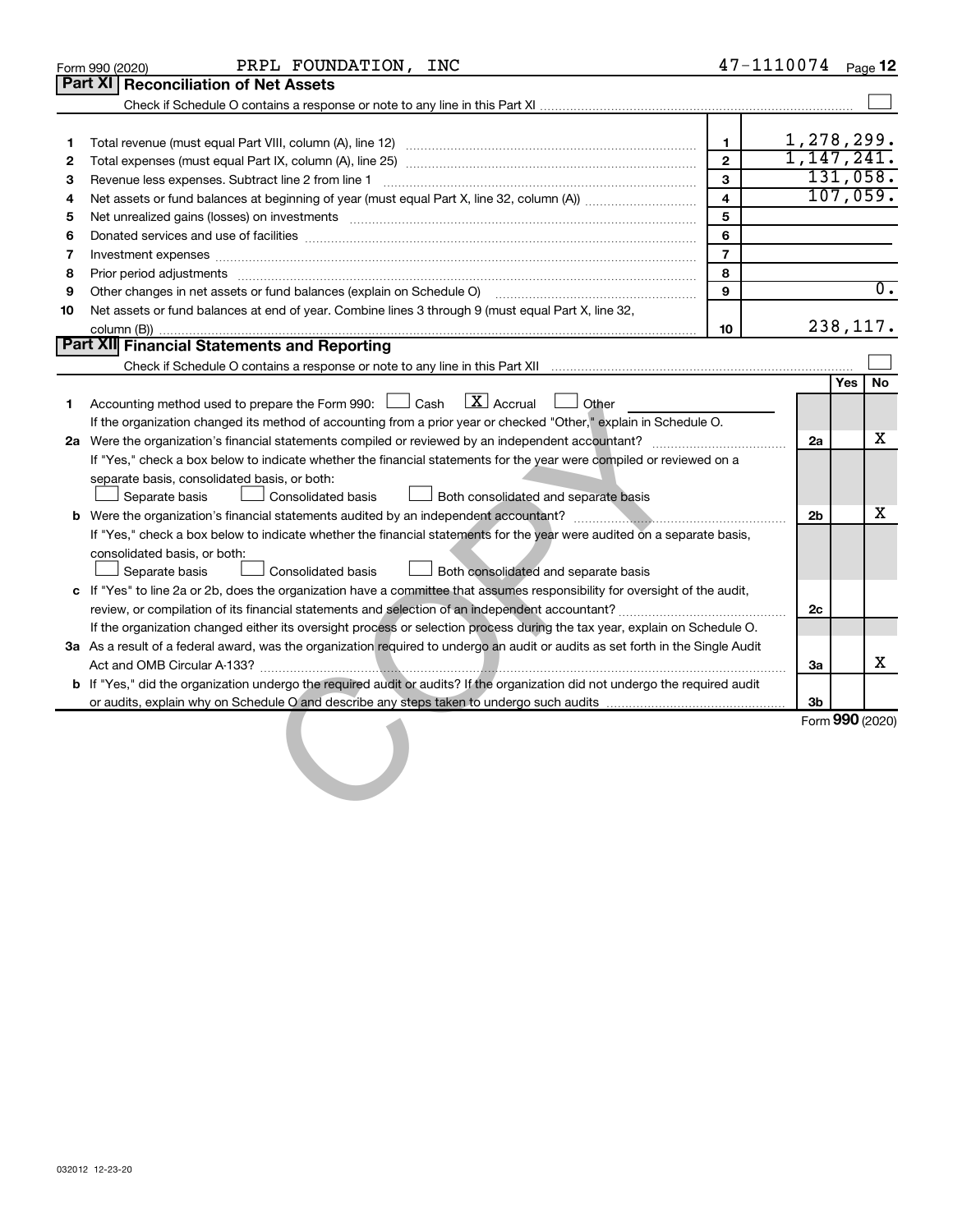| <b>SCHEDULE C</b>                                      | <b>Political Campaign and Lobbying Activities</b>                                                                                                                      |                                                                                                                                                                                                                   |           |                                               | OMB No. 1545-0047                                     |  |  |  |  |  |
|--------------------------------------------------------|------------------------------------------------------------------------------------------------------------------------------------------------------------------------|-------------------------------------------------------------------------------------------------------------------------------------------------------------------------------------------------------------------|-----------|-----------------------------------------------|-------------------------------------------------------|--|--|--|--|--|
| (Form 990 or 990-EZ)                                   |                                                                                                                                                                        |                                                                                                                                                                                                                   |           |                                               |                                                       |  |  |  |  |  |
|                                                        | For Organizations Exempt From Income Tax Under section 501(c) and section 527<br>Complete if the organization is described below. > Attach to Form 990 or Form 990-EZ. |                                                                                                                                                                                                                   |           |                                               |                                                       |  |  |  |  |  |
| Department of the Treasury<br>Internal Revenue Service | <b>Open to Public</b><br>Inspection                                                                                                                                    |                                                                                                                                                                                                                   |           |                                               |                                                       |  |  |  |  |  |
|                                                        |                                                                                                                                                                        | Go to www.irs.gov/Form990 for instructions and the latest information.<br>If the organization answered "Yes," on Form 990, Part IV, line 3, or Form 990-EZ, Part V, line 46 (Political Campaign Activities), then |           |                                               |                                                       |  |  |  |  |  |
|                                                        |                                                                                                                                                                        | • Section 501(c)(3) organizations: Complete Parts I-A and B. Do not complete Part I-C.                                                                                                                            |           |                                               |                                                       |  |  |  |  |  |
|                                                        |                                                                                                                                                                        | ● Section 501(c) (other than section 501(c)(3)) organizations: Complete Parts I-A and C below. Do not complete Part I-B.                                                                                          |           |                                               |                                                       |  |  |  |  |  |
| • Section 527 organizations: Complete Part I-A only.   |                                                                                                                                                                        |                                                                                                                                                                                                                   |           |                                               |                                                       |  |  |  |  |  |
|                                                        | If the organization answered "Yes," on Form 990, Part IV, line 4, or Form 990-EZ, Part VI, line 47 (Lobbying Activities), then                                         |                                                                                                                                                                                                                   |           |                                               |                                                       |  |  |  |  |  |
|                                                        |                                                                                                                                                                        | ● Section 501(c)(3) organizations that have filed Form 5768 (election under section 501(h)): Complete Part II-A. Do not complete Part II-B.                                                                       |           |                                               |                                                       |  |  |  |  |  |
|                                                        |                                                                                                                                                                        | • Section 501(c)(3) organizations that have NOT filed Form 5768 (election under section 501(h)): Complete Part II-B. Do not complete Part II-A.                                                                   |           |                                               |                                                       |  |  |  |  |  |
|                                                        |                                                                                                                                                                        | If the organization answered "Yes," on Form 990, Part IV, line 5 (Proxy Tax) (See separate instructions) or Form 990-EZ, Part V, line 35c (Proxy                                                                  |           |                                               |                                                       |  |  |  |  |  |
| Tax) (See separate instructions), then                 |                                                                                                                                                                        |                                                                                                                                                                                                                   |           |                                               |                                                       |  |  |  |  |  |
| Name of organization                                   |                                                                                                                                                                        | • Section 501(c)(4), (5), or (6) organizations: Complete Part III.                                                                                                                                                |           |                                               | <b>Employer identification number</b>                 |  |  |  |  |  |
|                                                        |                                                                                                                                                                        | PRPL FOUNDATION, INC                                                                                                                                                                                              |           |                                               | 47-1110074                                            |  |  |  |  |  |
| Part I-A                                               |                                                                                                                                                                        | Complete if the organization is exempt under section 501(c) or is a section 527 organization.                                                                                                                     |           |                                               |                                                       |  |  |  |  |  |
|                                                        |                                                                                                                                                                        |                                                                                                                                                                                                                   |           |                                               |                                                       |  |  |  |  |  |
|                                                        |                                                                                                                                                                        | 1 Provide a description of the organization's direct and indirect political campaign activities in Part IV.                                                                                                       |           |                                               |                                                       |  |  |  |  |  |
| Political campaign activity expenditures<br>2          |                                                                                                                                                                        |                                                                                                                                                                                                                   |           | $\blacktriangleright$ \$                      |                                                       |  |  |  |  |  |
| Volunteer hours for political campaign activities<br>з |                                                                                                                                                                        |                                                                                                                                                                                                                   |           |                                               |                                                       |  |  |  |  |  |
|                                                        |                                                                                                                                                                        |                                                                                                                                                                                                                   |           |                                               |                                                       |  |  |  |  |  |
| Part I-B                                               |                                                                                                                                                                        | Complete if the organization is exempt under section 501(c)(3).                                                                                                                                                   |           |                                               |                                                       |  |  |  |  |  |
|                                                        |                                                                                                                                                                        |                                                                                                                                                                                                                   |           | $\blacktriangleright$ \$                      |                                                       |  |  |  |  |  |
| 2                                                      |                                                                                                                                                                        |                                                                                                                                                                                                                   |           |                                               |                                                       |  |  |  |  |  |
| з                                                      |                                                                                                                                                                        |                                                                                                                                                                                                                   |           |                                               | Yes<br><b>No</b>                                      |  |  |  |  |  |
|                                                        |                                                                                                                                                                        |                                                                                                                                                                                                                   |           |                                               | <b>Yes</b><br>No                                      |  |  |  |  |  |
| <b>b</b> If "Yes," describe in Part IV.                |                                                                                                                                                                        | Part I-C Complete if the organization is exempt under section 501(c), except section 501(c)(3).                                                                                                                   |           |                                               |                                                       |  |  |  |  |  |
|                                                        |                                                                                                                                                                        | 1 Enter the amount directly expended by the filing organization for section 527 exempt function activities                                                                                                        |           | $\blacktriangleright$ \$                      |                                                       |  |  |  |  |  |
| 2                                                      |                                                                                                                                                                        | Enter the amount of the filing organization's funds contributed to other organizations for section 527                                                                                                            |           |                                               |                                                       |  |  |  |  |  |
|                                                        |                                                                                                                                                                        |                                                                                                                                                                                                                   |           | $\blacktriangleright$ \$                      |                                                       |  |  |  |  |  |
| З                                                      |                                                                                                                                                                        | Total exempt function expenditures. Add lines 1 and 2. Enter here and on Form 1120-POL,                                                                                                                           |           |                                               |                                                       |  |  |  |  |  |
|                                                        |                                                                                                                                                                        |                                                                                                                                                                                                                   |           |                                               |                                                       |  |  |  |  |  |
| 4                                                      |                                                                                                                                                                        |                                                                                                                                                                                                                   |           |                                               | Yes<br><b>No</b>                                      |  |  |  |  |  |
| 5                                                      |                                                                                                                                                                        | Enter the names, addresses and employer identification number (EIN) of all section 527 political organizations to which the filing organization                                                                   |           |                                               |                                                       |  |  |  |  |  |
|                                                        |                                                                                                                                                                        | made payments. For each organization listed, enter the amount paid from the filing organization's funds. Also enter the amount of political                                                                       |           |                                               |                                                       |  |  |  |  |  |
|                                                        |                                                                                                                                                                        | contributions received that were promptly and directly delivered to a separate political organization, such as a separate segregated fund or a                                                                    |           |                                               |                                                       |  |  |  |  |  |
|                                                        |                                                                                                                                                                        | political action committee (PAC). If additional space is needed, provide information in Part IV.                                                                                                                  |           |                                               |                                                       |  |  |  |  |  |
| (a) Name                                               |                                                                                                                                                                        | (b) Address                                                                                                                                                                                                       | $(c)$ EIN | (d) Amount paid from<br>filing organization's | (e) Amount of political<br>contributions received and |  |  |  |  |  |
|                                                        |                                                                                                                                                                        |                                                                                                                                                                                                                   |           | funds. If none, enter -0-.                    | promptly and directly                                 |  |  |  |  |  |
|                                                        |                                                                                                                                                                        |                                                                                                                                                                                                                   |           |                                               | delivered to a separate<br>political organization.    |  |  |  |  |  |
|                                                        |                                                                                                                                                                        |                                                                                                                                                                                                                   |           |                                               | If none, enter -0-.                                   |  |  |  |  |  |
|                                                        |                                                                                                                                                                        |                                                                                                                                                                                                                   |           |                                               |                                                       |  |  |  |  |  |
|                                                        |                                                                                                                                                                        |                                                                                                                                                                                                                   |           |                                               |                                                       |  |  |  |  |  |
|                                                        |                                                                                                                                                                        |                                                                                                                                                                                                                   |           |                                               |                                                       |  |  |  |  |  |
|                                                        |                                                                                                                                                                        |                                                                                                                                                                                                                   |           |                                               |                                                       |  |  |  |  |  |
|                                                        |                                                                                                                                                                        |                                                                                                                                                                                                                   |           |                                               |                                                       |  |  |  |  |  |
|                                                        |                                                                                                                                                                        |                                                                                                                                                                                                                   |           |                                               |                                                       |  |  |  |  |  |
|                                                        |                                                                                                                                                                        |                                                                                                                                                                                                                   |           |                                               |                                                       |  |  |  |  |  |
|                                                        |                                                                                                                                                                        |                                                                                                                                                                                                                   |           |                                               |                                                       |  |  |  |  |  |
|                                                        |                                                                                                                                                                        |                                                                                                                                                                                                                   |           |                                               |                                                       |  |  |  |  |  |
|                                                        |                                                                                                                                                                        |                                                                                                                                                                                                                   |           |                                               |                                                       |  |  |  |  |  |
|                                                        |                                                                                                                                                                        |                                                                                                                                                                                                                   |           |                                               |                                                       |  |  |  |  |  |
|                                                        |                                                                                                                                                                        |                                                                                                                                                                                                                   |           |                                               |                                                       |  |  |  |  |  |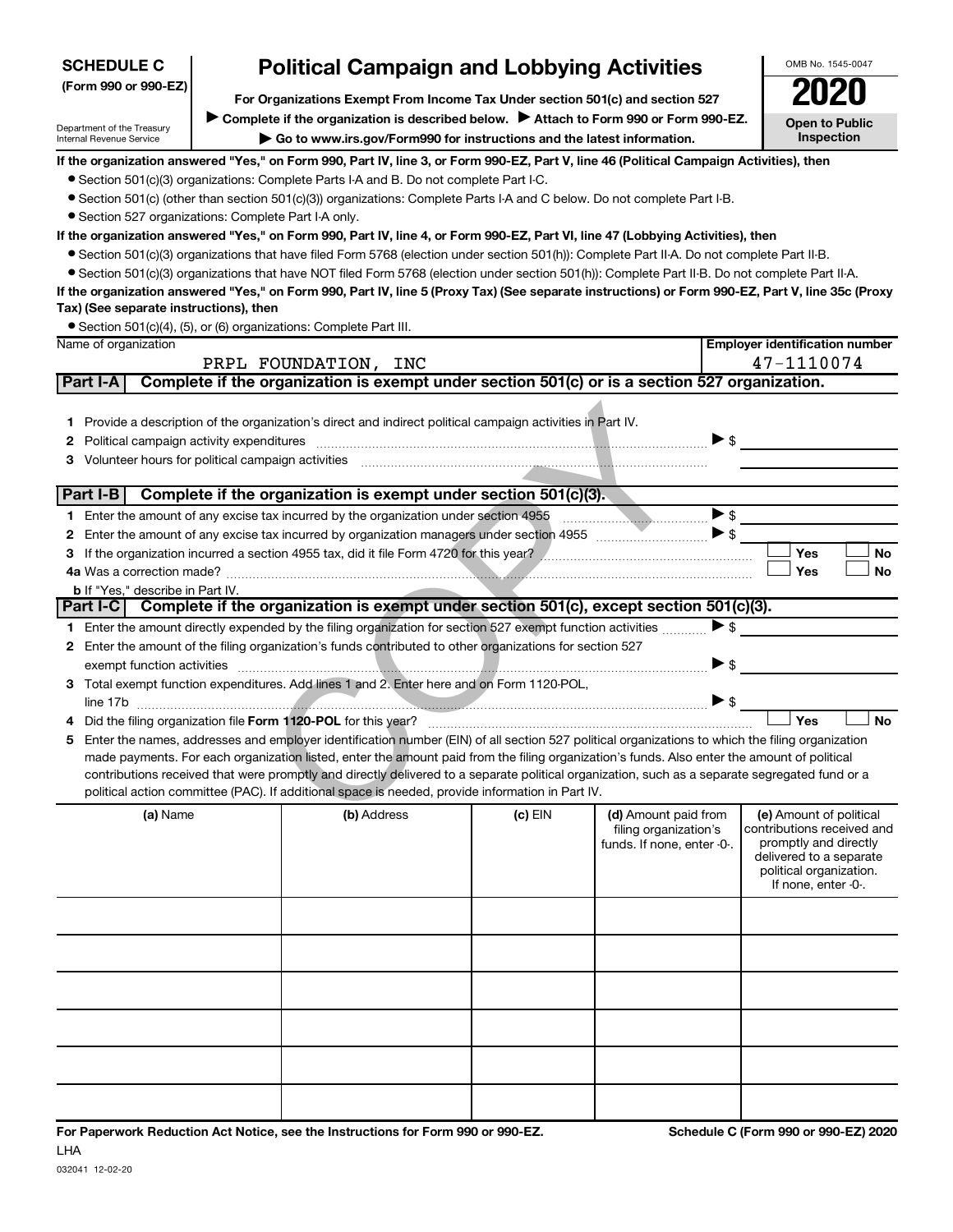| Schedule C (Form 990 or 990-EZ) 2020 PRPL FOUNDATION, INC                                                                                                          |                                        |                                                         |            |                              | 47-1110074 Page 2              |
|--------------------------------------------------------------------------------------------------------------------------------------------------------------------|----------------------------------------|---------------------------------------------------------|------------|------------------------------|--------------------------------|
| Complete if the organization is exempt under section 501(c)(3) and filed Form 5768 (election under<br>Part II-A                                                    |                                        |                                                         |            |                              |                                |
| section 501(h)).                                                                                                                                                   |                                        |                                                         |            |                              |                                |
| A Check $\blacktriangleright$<br>if the filing organization belongs to an affiliated group (and list in Part IV each affiliated group member's name, address, EIN, |                                        |                                                         |            |                              |                                |
| expenses, and share of excess lobbying expenditures).                                                                                                              |                                        |                                                         |            |                              |                                |
| <b>B</b> Check $\blacktriangleright$<br>if the filing organization checked box A and "limited control" provisions apply.                                           |                                        |                                                         |            |                              |                                |
|                                                                                                                                                                    | <b>Limits on Lobbying Expenditures</b> |                                                         |            | (a) Filing<br>organization's | (b) Affiliated group<br>totals |
| (The term "expenditures" means amounts paid or incurred.)                                                                                                          |                                        |                                                         |            | totals                       |                                |
|                                                                                                                                                                    |                                        |                                                         |            |                              |                                |
| <b>b</b> Total lobbying expenditures to influence a legislative body (direct lobbying)                                                                             |                                        |                                                         |            |                              |                                |
|                                                                                                                                                                    |                                        |                                                         |            |                              |                                |
| <b>d</b> Other exempt purpose expenditures                                                                                                                         |                                        |                                                         |            |                              |                                |
|                                                                                                                                                                    |                                        |                                                         |            |                              |                                |
| f Lobbying nontaxable amount. Enter the amount from the following table in both columns.                                                                           |                                        |                                                         |            |                              |                                |
| If the amount on line $1e$ , column $(a)$ or $(b)$ is:                                                                                                             |                                        | The lobbying nontaxable amount is:                      |            |                              |                                |
| Not over \$500,000                                                                                                                                                 |                                        | 20% of the amount on line 1e.                           |            |                              |                                |
| Over \$500,000 but not over \$1,000,000                                                                                                                            |                                        | \$100,000 plus 15% of the excess over \$500,000.        |            |                              |                                |
| Over \$1,000,000 but not over \$1,500,000                                                                                                                          |                                        | \$175,000 plus 10% of the excess over \$1,000,000       |            |                              |                                |
| Over \$1,500,000 but not over \$17,000,000                                                                                                                         |                                        | \$225,000 plus 5% of the excess over \$1,500,000.       |            |                              |                                |
| Over \$17,000,000                                                                                                                                                  | \$1,000,000.                           |                                                         |            |                              |                                |
|                                                                                                                                                                    |                                        |                                                         |            |                              |                                |
| g Grassroots nontaxable amount (enter 25% of line 1f)                                                                                                              |                                        |                                                         |            |                              |                                |
| h Subtract line 1q from line 1a. If zero or less, enter -0-                                                                                                        |                                        |                                                         |            |                              |                                |
|                                                                                                                                                                    |                                        |                                                         |            |                              |                                |
| If there is an amount other than zero on either line 1h or line 1i, did the organization file Form 4720                                                            |                                        |                                                         |            |                              |                                |
| reporting section 4911 tax for this year?                                                                                                                          |                                        |                                                         |            |                              | Yes<br>No                      |
|                                                                                                                                                                    |                                        | 4-Year Averaging Period Under Section 501(h)            |            |                              |                                |
| (Some organizations that made a section 501(h) election do not have to complete all of the five columns below.                                                     |                                        |                                                         |            |                              |                                |
|                                                                                                                                                                    |                                        | See the separate instructions for lines 2a through 2f.) |            |                              |                                |
|                                                                                                                                                                    |                                        | Lobbying Expenditures During 4-Year Averaging Period    |            |                              |                                |
| Calendar year                                                                                                                                                      | (a) 2017                               | (b) 2018                                                | $(c)$ 2019 | $(d)$ 2020                   | (e) Total                      |
| (or fiscal year beginning in)                                                                                                                                      |                                        |                                                         |            |                              |                                |
|                                                                                                                                                                    |                                        |                                                         |            |                              |                                |
| 2a Lobbying nontaxable amount                                                                                                                                      |                                        |                                                         |            |                              |                                |
| <b>b</b> Lobbying ceiling amount                                                                                                                                   |                                        |                                                         |            |                              |                                |
| (150% of line 2a, column(e))                                                                                                                                       |                                        |                                                         |            |                              |                                |
|                                                                                                                                                                    |                                        |                                                         |            |                              |                                |
| c Total lobbying expenditures                                                                                                                                      |                                        |                                                         |            |                              |                                |
|                                                                                                                                                                    |                                        |                                                         |            |                              |                                |
| d Grassroots nontaxable amount                                                                                                                                     |                                        |                                                         |            |                              |                                |
| e Grassroots ceiling amount                                                                                                                                        |                                        |                                                         |            |                              |                                |
| (150% of line 2d, column (e))                                                                                                                                      |                                        |                                                         |            |                              |                                |
|                                                                                                                                                                    |                                        |                                                         |            |                              |                                |
| f Grassroots lobbying expenditures                                                                                                                                 |                                        |                                                         |            |                              |                                |

**Schedule C (Form 990 or 990-EZ) 2020**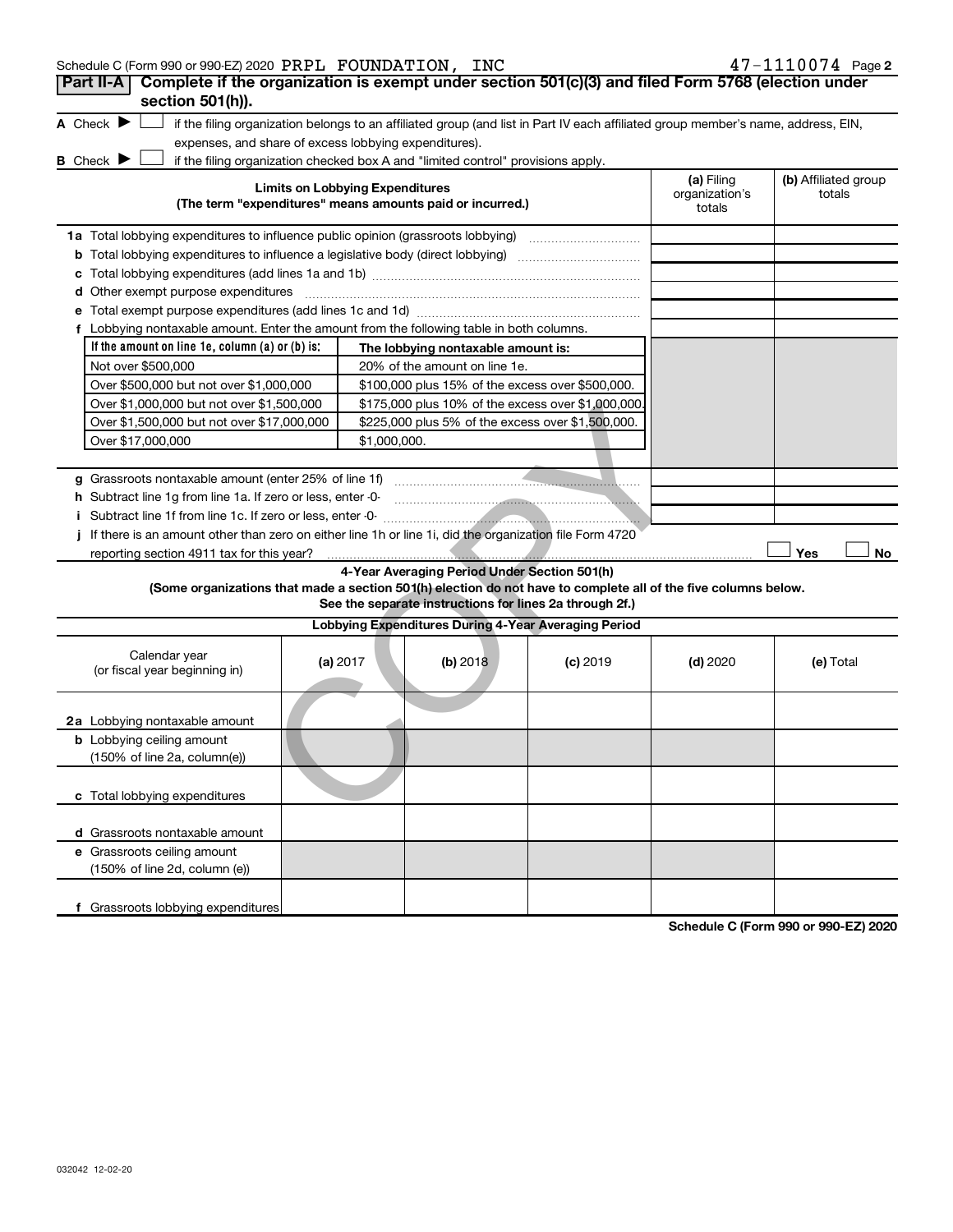#### **Part II-B** Complete if the organization is exempt under section 501(c)(3) and has NOT filed Form 5768 **(election under section 501(h)).**

|    | For each "Yes" response on lines 1a through 1i below, provide in Part IV a detailed description                                                                                                                                            |     |                | (b)                     |                       |
|----|--------------------------------------------------------------------------------------------------------------------------------------------------------------------------------------------------------------------------------------------|-----|----------------|-------------------------|-----------------------|
|    | of the lobbying activity.                                                                                                                                                                                                                  | Yes | No             | Amount                  |                       |
| 1  | During the year, did the filing organization attempt to influence foreign, national, state, or<br>local legislation, including any attempt to influence public opinion on a legislative matter<br>or referendum, through the use of:       |     |                |                         |                       |
|    | <b>b</b> Paid staff or management (include compensation in expenses reported on lines 1c through 1i)?                                                                                                                                      |     |                |                         |                       |
|    |                                                                                                                                                                                                                                            |     |                |                         |                       |
|    |                                                                                                                                                                                                                                            |     |                |                         |                       |
|    |                                                                                                                                                                                                                                            |     |                |                         |                       |
|    |                                                                                                                                                                                                                                            |     |                |                         |                       |
|    | g Direct contact with legislators, their staffs, government officials, or a legislative body?                                                                                                                                              |     |                |                         |                       |
|    | h Rallies, demonstrations, seminars, conventions, speeches, lectures, or any similar means?                                                                                                                                                |     |                |                         |                       |
|    |                                                                                                                                                                                                                                            |     |                |                         |                       |
|    |                                                                                                                                                                                                                                            |     |                |                         |                       |
|    | 2a Did the activities in line 1 cause the organization to be not described in section 501(c)(3)?                                                                                                                                           |     |                |                         |                       |
|    |                                                                                                                                                                                                                                            |     |                |                         |                       |
|    | c If "Yes," enter the amount of any tax incurred by organization managers under section 4912                                                                                                                                               |     |                |                         |                       |
|    | d If the filing organization incurred a section 4912 tax, did it file Form 4720 for this year?                                                                                                                                             |     |                |                         |                       |
|    | Part III-A Complete if the organization is exempt under section $501(c)(4)$ , section $501(c)(5)$ , or section                                                                                                                             |     |                |                         |                       |
|    | $501(c)(6)$ .                                                                                                                                                                                                                              |     |                |                         |                       |
|    |                                                                                                                                                                                                                                            |     |                | Yes                     | No                    |
| 1. |                                                                                                                                                                                                                                            |     | $\mathbf{1}$   | $\overline{\textbf{x}}$ |                       |
| 2  |                                                                                                                                                                                                                                            |     | $\mathbf{2}$   | $\overline{\textbf{x}}$ |                       |
| 3  | Did the organization agree to carry over lobbying and political campaign activity expenditures from the prior year?                                                                                                                        |     | 3              |                         | $\overline{\text{x}}$ |
|    | Part III-B Complete if the organization is exempt under section 501(c)(4), section 501(c)(5), or section<br>501(c)(6) and if either (a) BOTH Part III-A, lines 1 and 2, are answered "No" OR (b) Part III-A, line 3, is<br>answered "Yes." |     |                |                         |                       |
| 1  | Dues, assessments and similar amounts from members [11] matter and the contract of the state and similar amounts from members [11] matter and the contract of the state of the state of the state of the state of the state of             |     | $\mathbf{1}$   |                         |                       |
| 2  | Section 162(e) nondeductible lobbying and political expenditures (do not include amounts of political                                                                                                                                      |     |                |                         |                       |
|    | expenses for which the section 527(f) tax was paid).                                                                                                                                                                                       |     |                |                         |                       |
|    |                                                                                                                                                                                                                                            |     | 2a             |                         |                       |
|    | b Carryover from last year measured and contact the contract of the contract of the contract of the contract of the contract of the contract of the contract of the contract of the contract of the contract of the contract o             |     | 2 <sub>b</sub> |                         |                       |
|    |                                                                                                                                                                                                                                            |     | 2c             |                         |                       |
| 3  | Aggregate amount reported in section 6033(e)(1)(A) notices of nondeductible section 162(e) dues <i>manumum</i>                                                                                                                             |     | 3              |                         |                       |
| 4  | If notices were sent and the amount on line 2c exceeds the amount on line 3, what portion of the excess                                                                                                                                    |     |                |                         |                       |
|    | does the organization agree to carryover to the reasonable estimate of nondeductible lobbying and political                                                                                                                                |     |                |                         |                       |
|    |                                                                                                                                                                                                                                            |     | 4              |                         |                       |
| 5  |                                                                                                                                                                                                                                            |     | 5              |                         |                       |
|    | <b>Part IV   Supplemental Information</b>                                                                                                                                                                                                  |     |                |                         |                       |
|    | Drouide the deserintions required for Dart LA Jine 1: Dart LD Jine 4: Dart LC Jine E: Dart II A (officiend aroun light): Dart II A Jines 1 and 3 (Ceo                                                                                      |     |                |                         |                       |

Provide the descriptions required for Part I-A, line 1; Part I-B, line 4; Part I-C, line 5; Part II-A (affiliated group list); Part II-A, lines 1 and 2 (See instructions); and Part II-B, line 1. Also, complete this part for any additional information.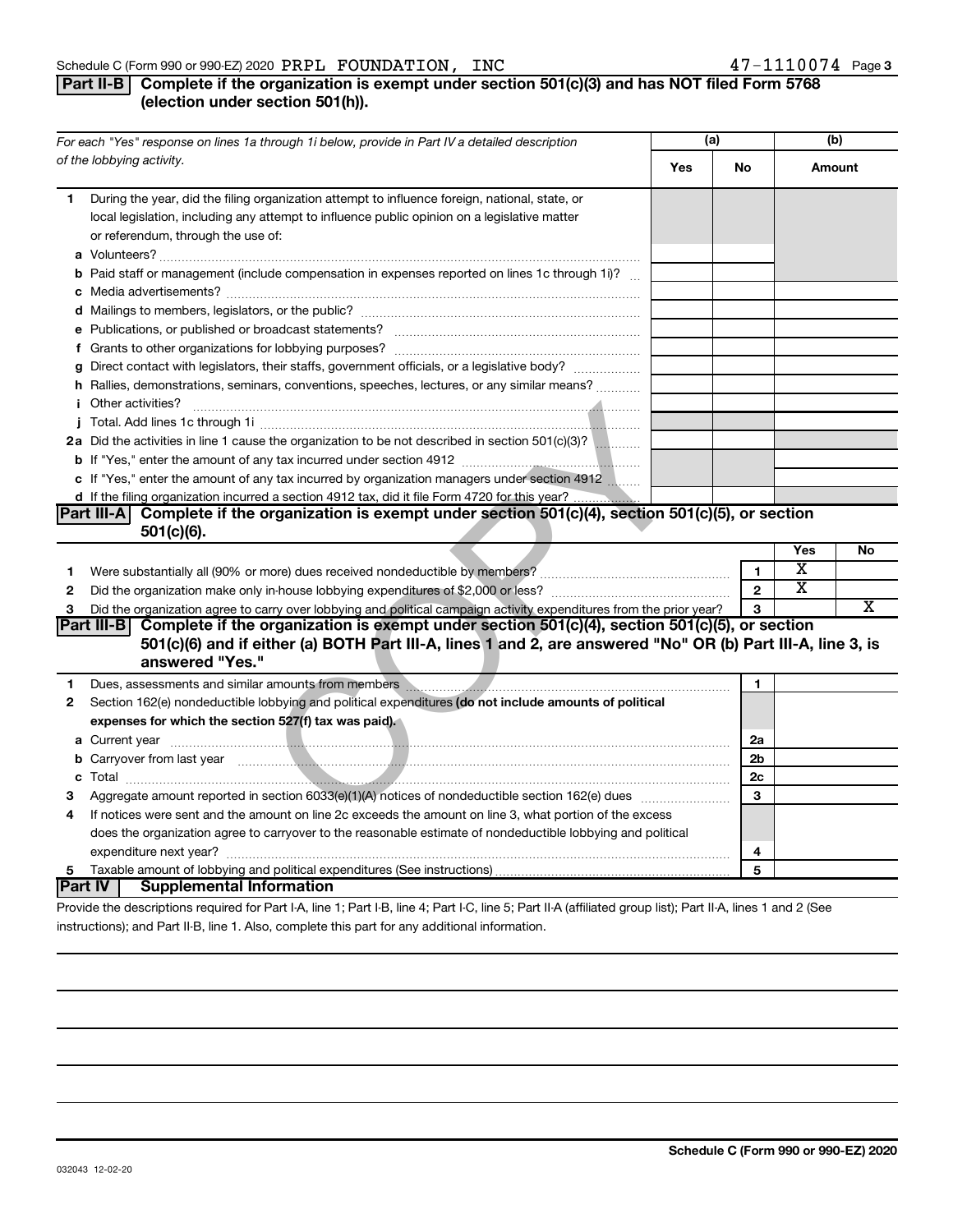| <b>SCHEDULE O</b><br>(Form 990 or 990-EZ)<br>Department of the Treasury<br>Internal Revenue Service | Supplemental Information to Form 990 or 990-EZ                           | OMB No. 1545-0047<br><b>Open to Public</b><br>Inspection |                                                     |  |  |  |  |  |  |
|-----------------------------------------------------------------------------------------------------|--------------------------------------------------------------------------|----------------------------------------------------------|-----------------------------------------------------|--|--|--|--|--|--|
| Name of the organization                                                                            | PRPL FOUNDATION, INC                                                     |                                                          | <b>Employer identification number</b><br>47-1110074 |  |  |  |  |  |  |
| FORM 990, PART I, LINE 1, DESCRIPTION OF ORGANIZATION MISSION:                                      |                                                                          |                                                          |                                                     |  |  |  |  |  |  |
|                                                                                                     | SECURITY, VIRTUALIZATION AND SOFTWARE PORTABILITY. PRPL IS THE           |                                                          |                                                     |  |  |  |  |  |  |
|                                                                                                     | EMBODIMENT OF A VARIETY OF NEW AND EXISTING COMMUNITY OPEN SOURCE        |                                                          |                                                     |  |  |  |  |  |  |
|                                                                                                     | PROJECTS TO HELP ADDRESS THESE ISSUES.<br>THE GOAL IS TO PUSH INOOVATION |                                                          |                                                     |  |  |  |  |  |  |
| ΙN                                                                                                  | AREAS RANGING FROM BIG DATA, CLOUD COMPUTING AND ANALYTICS TO            |                                                          |                                                     |  |  |  |  |  |  |
| EMBEDDED DEVICES,                                                                                   | INTERNET-OF-THINGS "IOT" HUBS AND RESIDENTIAL                            |                                                          |                                                     |  |  |  |  |  |  |
| GATEWAYS.                                                                                           |                                                                          |                                                          |                                                     |  |  |  |  |  |  |
|                                                                                                     | PRPL IS BEING CREATED ON THE PRINCIPLE OF PORTABILITY, ALLOWING FOR      |                                                          |                                                     |  |  |  |  |  |  |
|                                                                                                     | CODE TO BE WRITTEN ONCE, AND DEPLOYED TO MANY DEVICES - REGARDLESS OF    |                                                          |                                                     |  |  |  |  |  |  |
|                                                                                                     | ARCHITECTURE. BY PUSHING PORTABLE SOFTWARE<br>(JITS, EMULATION, BINARY   |                                                          |                                                     |  |  |  |  |  |  |
|                                                                                                     | TRANSLATION), PRPL ENABLES DEVELOPERS TO INNOVATE ON THEIR CORE          |                                                          |                                                     |  |  |  |  |  |  |
|                                                                                                     | STRENGTHS. THE PRPL FOUNDATION, ("FOUNDATION") IS AN OPEN-SOURCE,        |                                                          |                                                     |  |  |  |  |  |  |
|                                                                                                     | COMMUNITY-DRIVEN, COLLABORATIVE, ORGANIZATION.<br>IT MAINLY TARGETS AND  |                                                          |                                                     |  |  |  |  |  |  |
|                                                                                                     | SUPPORTS THE MIPS ARCHITECTURE -<br>BUT IT IS OPEN TO ALL - WITH A FOCUS |                                                          |                                                     |  |  |  |  |  |  |
| ENABLING NEXT-GEN DATACENTER-TO-DEVICE PORTABLE SOFTWARE AND<br>ON.                                 |                                                                          |                                                          |                                                     |  |  |  |  |  |  |
|                                                                                                     | VIRTUALIZED ARCHITECTURES.                                               |                                                          |                                                     |  |  |  |  |  |  |
|                                                                                                     |                                                                          |                                                          |                                                     |  |  |  |  |  |  |
|                                                                                                     |                                                                          |                                                          |                                                     |  |  |  |  |  |  |

FORM 990, PART III, LINE 1, DESCRIPTION OF ORGANIZATION MISSION: THE SECURITY AND INTEROPERABILITY OF EMBEDDED DEVICES FOR THE INTERNET OF THINGS (IOT) AND SMART SOCIETY OF THE FUTURE; AND (B) UNDERTAKE OTHER ACTIVITIES AS APPROPRIATE TO FURTHER THE PURPOSES AND ACHIEVE THE GOALS SET FORTH ABOVE.

**For Paperwork Reduction Act Notice, see the Instructions for Form 990 or 990-EZ. Schedule O (Form 990 or 990-EZ) 2020** LHA HISTORICALLY, THE PRPL FOUNDATION DEVELOPED AROUND THE MIPS ECOSYSTEM; IT NOW HAS EVOLVED TO BE INSTRUCTION SET-NEUTRAL IN ITS APPROACH. THE MISSION OF THE FOUNDATION MAY ONLY BE AMENDED BY A UNANIMOUS VOTE OF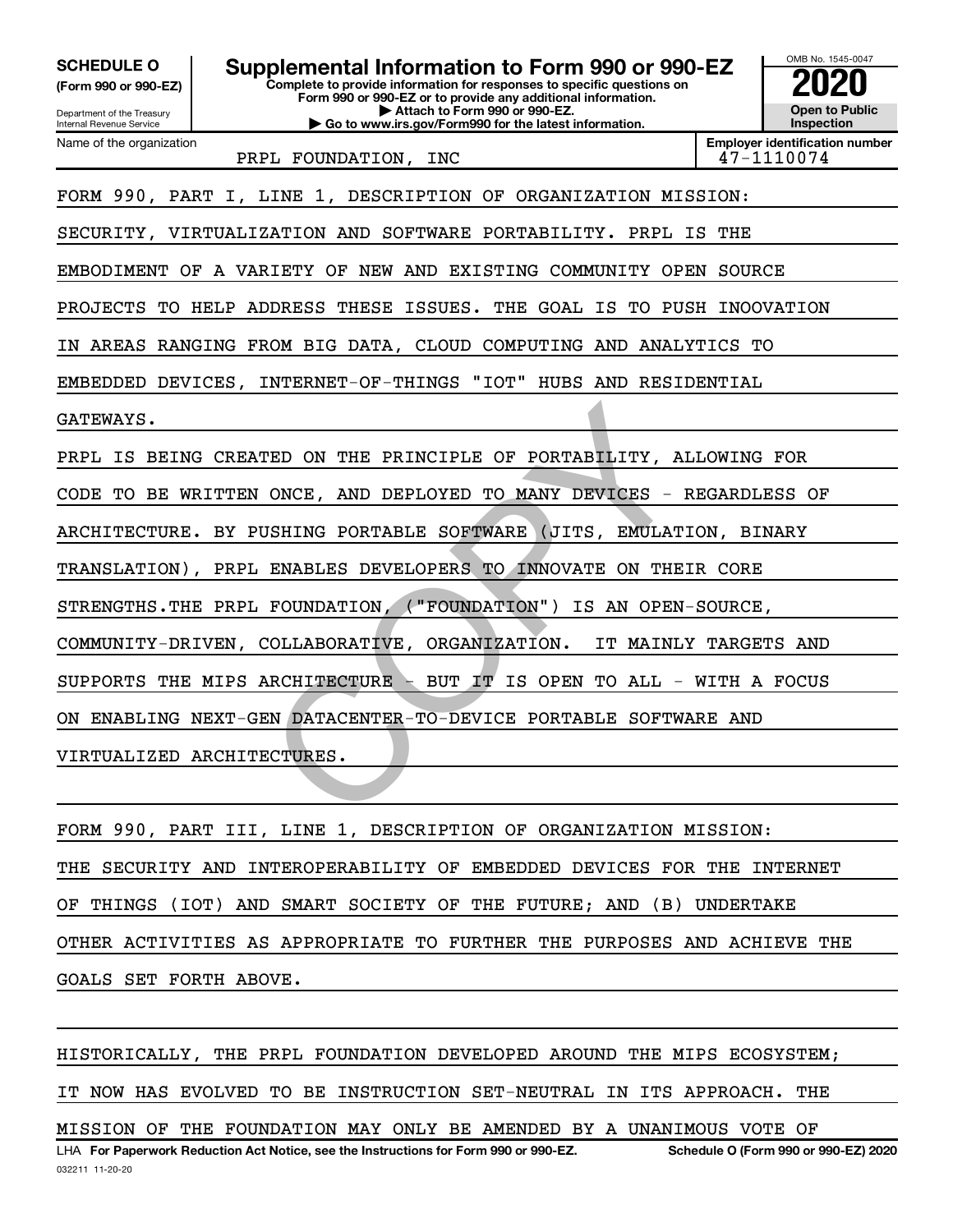Name of the organization

PRPL FOUNDATION, INC 47-1110074

**Employer identification number**

ALL OF PLATINUM DIRECTORS (AS DEFINED BELOW).

FORM 990, PART VI, SECTION A, LINE 3:

THE ORGANIZATION DELEGATES THE MAJORITY OF OPERATIONS DUTIES TO THE

MANAGEMENT COMPANY, VIRTUAL INC, INCLUDING BUT NOT LIMITED TO

ADMINISTRATION OF THE MAJORITY OF MEETINGS, ASSISTANCE WITH MEMBERSHIP

DUTIES AND ALL FINANCIAL DUTIES.

FORM 990, PART VI, SECTION A, LINE 6:

THE FOUNDATION SHALL INITIALLY HAVE FOUR CLASSES OF MEMBERSHIP: PLATINUM MEMBERS, GOLD MEMBERS, SILVER MEMBERS, AND INDIVIDUAL/ACADEMIA MEMBERS. THE NUMBER OF PLATINUM MEMBERS SHALL BE LIMITED TO EIGHT MEMBERS. THE NUMBER OF GOLD MEMBERS, SLIVER MEMBERS AND INDIVIDUAL/ACADEMIA MEMBERS ARE UNLIMITED.

FORM 990, PART VI, SECTION A, LINE 7A: SUBJECT TO THE PROVISIONS OF SECTION 4.3, THE BOARD SHALL ESTABLISH REASONABLE NOMINATION AND ELECTION PROCEDURES FOR THE DIRECTORS ELECTED BY ANY CLASS OF MEMBERS, GIVEN THE NATURE, SIZE, AND OPERATIONS OF THE FOUNDATION, INCLUDING A REASONABLE MEANS FOR MEMBERS OF APPROPRIATE CLASSES TO NOMINATE A PERSON FOR ELECTION AS A DIRECTOR, A REASONABLE OPPORTUNITY FOR A NOMINEE TO COMMUNICATE TO THE MEMBERS THE NOMINEE'S QUALIFICATIONS AND THE REASONS FOR THE NOMINEE'S CANDIDACY (IF REQUESTED BY SUCH NOMINEE), A REASONABLE OPPORTUNITY FOR ALL NOMINEES TO SOLICIT VOTES (IF REQUESTED BY ANY SUCH NOMINEE), AND A REASONABLE OPPORTUNITY FOR ALL MEMBERS ENTITLED TO VOTE THEREON TO CHOOSE AMONG THE NOMINEES. SECTION A, LINE 6:<br>
CLI INITIALLY HAVE FOUR CLASSES OF MEMBERS, SILVER MEMBERS, AND INDIVIDUAL/AC<br>
MEMBERS SHALL BE LIMITED TO EIGHT MEM<br>
SR MEMBERS AND INDIVIDUAL/ACADEMIA MEM<br>
SECTION A, LINE 7A:<br>
JISIONS OF SECTION 4.3,

#### FORM 990, PART VI, SECTION B, LINE 11B:

032212 11-20-20 **Schedule O (Form 990 or 990-EZ) 2020** THE COMPLETED FORM 990 IS PROVIDED TO THE PRESIDENT TO APPROVE PRIOR TO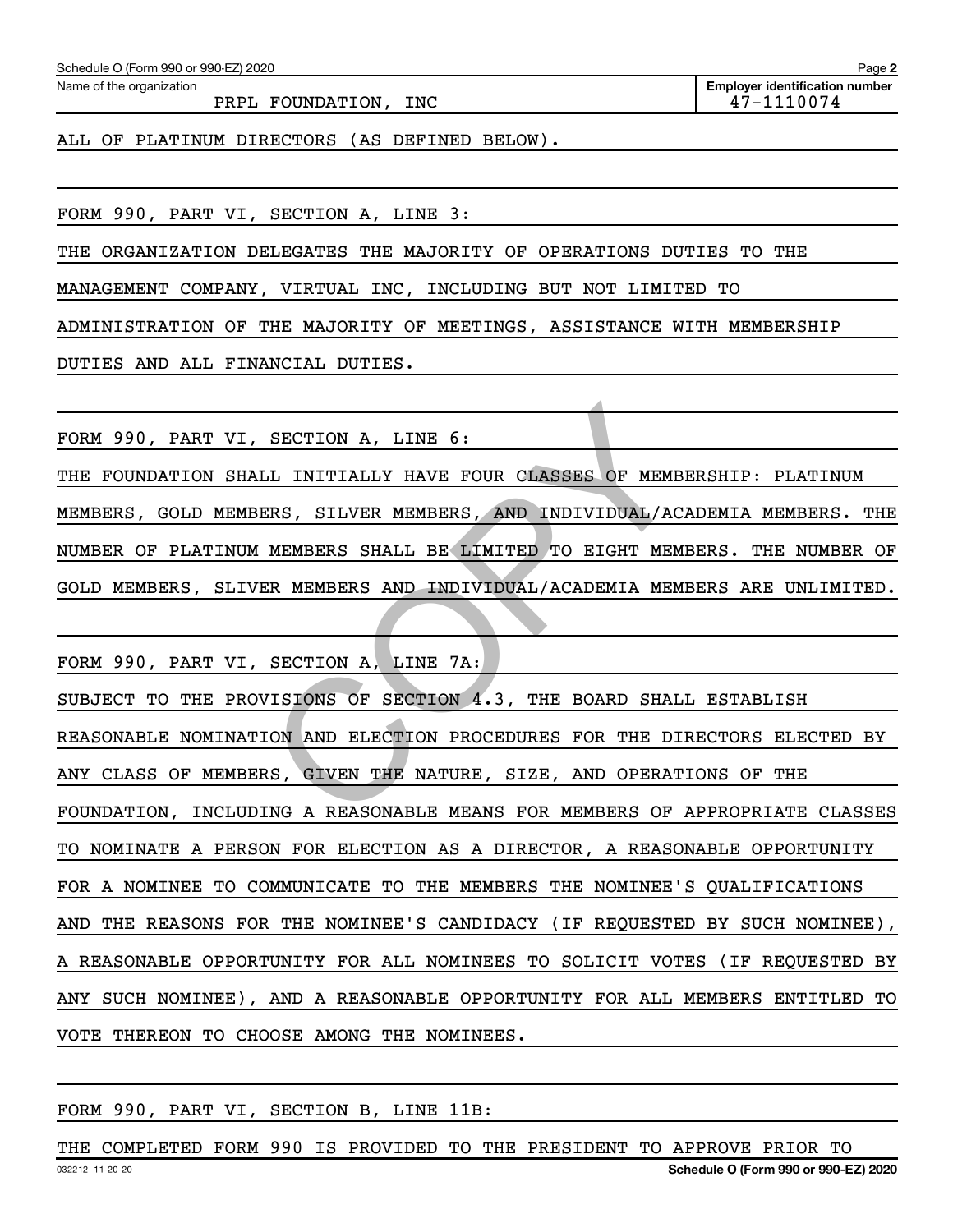| Schedule O (Form 990 or 990-EZ) 2020                                      | Page 2                                              |
|---------------------------------------------------------------------------|-----------------------------------------------------|
| Name of the organization<br>PRPL FOUNDATION, INC                          | <b>Employer identification number</b><br>47-1110074 |
| FILING.                                                                   |                                                     |
|                                                                           |                                                     |
|                                                                           |                                                     |
| FORM 990, PART VI, SECTION B, LINE 15:                                    |                                                     |
| DIRECTORS SHALL NOT RECEIVE ANY STATED SALARY OR REIMBURSEMENTS FOR THEIR |                                                     |
| SERVICES AS DIRECTORS; PROVIDED THAT, BY RESOLUTION OF A MAJORITY OF THE  |                                                     |
| BOARD, THE FOUNDATION MAY REIMBURSE DIRECTORS FOR EXPENSES INCURRED WHILE |                                                     |
| ACTING ON BEHALF OF THE FOUNDATION AND/OR EXPENSES INCURRED IN ATTENDING  |                                                     |
| MEETINGS OF THE BOARD, IN SUCH AMOUNTS AS THE BOARD MAY DETERMINE TO BE   |                                                     |
| APPROPRIATE.                                                              |                                                     |
|                                                                           |                                                     |
| FORM 990, PART VI, SECTION C, LINE 19:                                    |                                                     |
| PRPL PUBLICLY SHARES THEIR TAX INFORMATION AND FINANCIAL STATEMENTS.      |                                                     |
|                                                                           |                                                     |
|                                                                           |                                                     |
|                                                                           |                                                     |
|                                                                           |                                                     |
|                                                                           |                                                     |
|                                                                           |                                                     |
|                                                                           |                                                     |
|                                                                           |                                                     |
|                                                                           |                                                     |
|                                                                           |                                                     |
|                                                                           |                                                     |
|                                                                           |                                                     |
|                                                                           |                                                     |
|                                                                           |                                                     |
|                                                                           |                                                     |
|                                                                           |                                                     |
|                                                                           |                                                     |